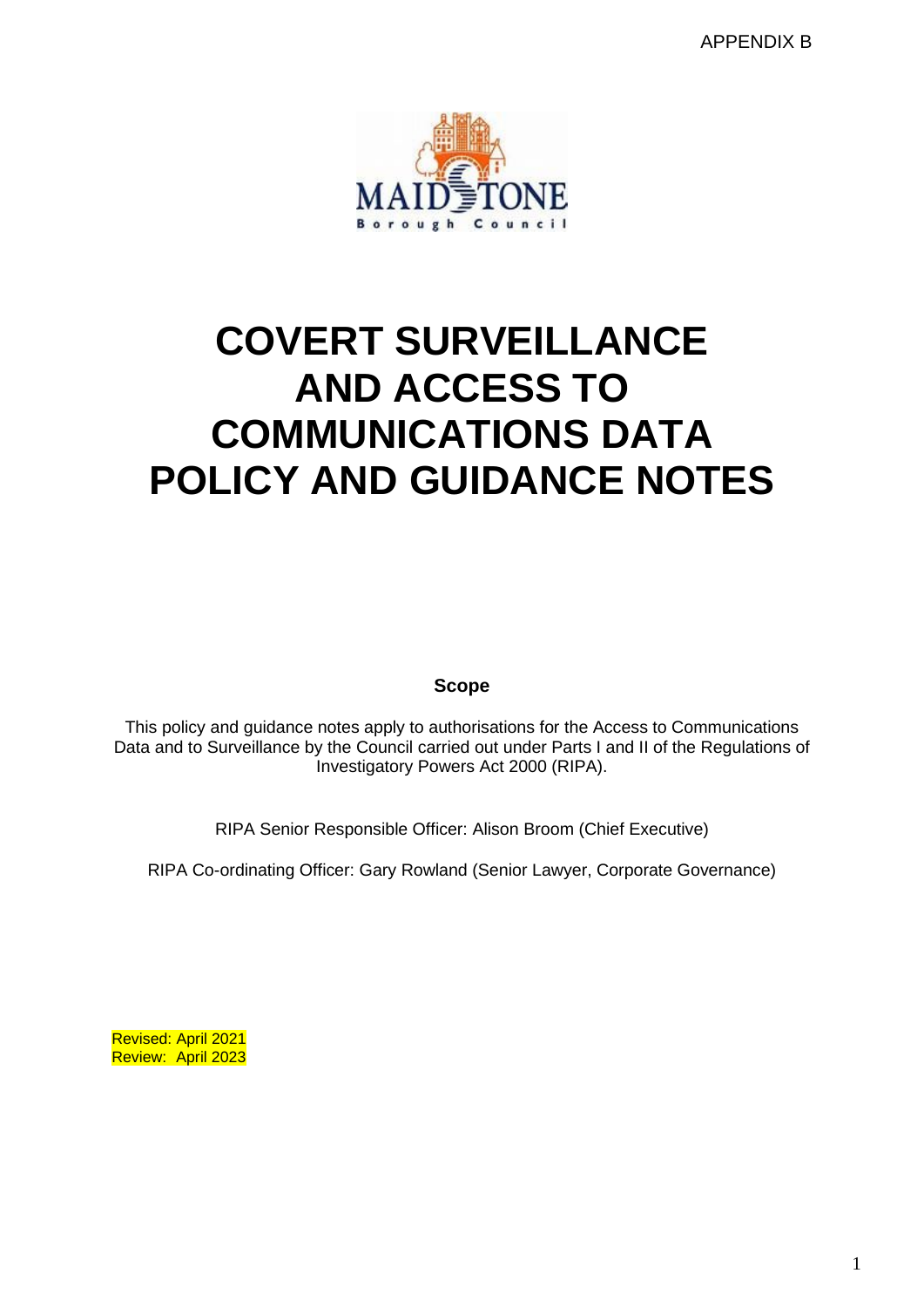| <b>CONTENTS</b>         |                                                  |          |  |
|-------------------------|--------------------------------------------------|----------|--|
| <b>Policy Statement</b> |                                                  |          |  |
| 1.                      | Background                                       | $4 - 9$  |  |
| 2.                      | General rules on authorisations                  | $9 - 13$ |  |
| 3.                      | Special rules on authorisations                  | 13       |  |
| 4.                      | Authorisation procedures for covert surveillance | 13 - 19  |  |
| 5.                      | Authorisation procedures for communications data | 19       |  |
| 6.                      | Authorisation Control Matrix/ Aide-memoire:      | 19       |  |
| 7.                      | Complaints relating to the use of RIPA           | 19       |  |
| 8.                      | Non-RIPA surveillance                            | 20       |  |
|                         |                                                  |          |  |

# Appendices:

| A. Relevant legislation                     | $21 - 23$ |
|---------------------------------------------|-----------|
| <b>B.</b> Authorisation Procedure Flowchart | 24        |
| C. Authorisation control matrix             | 25        |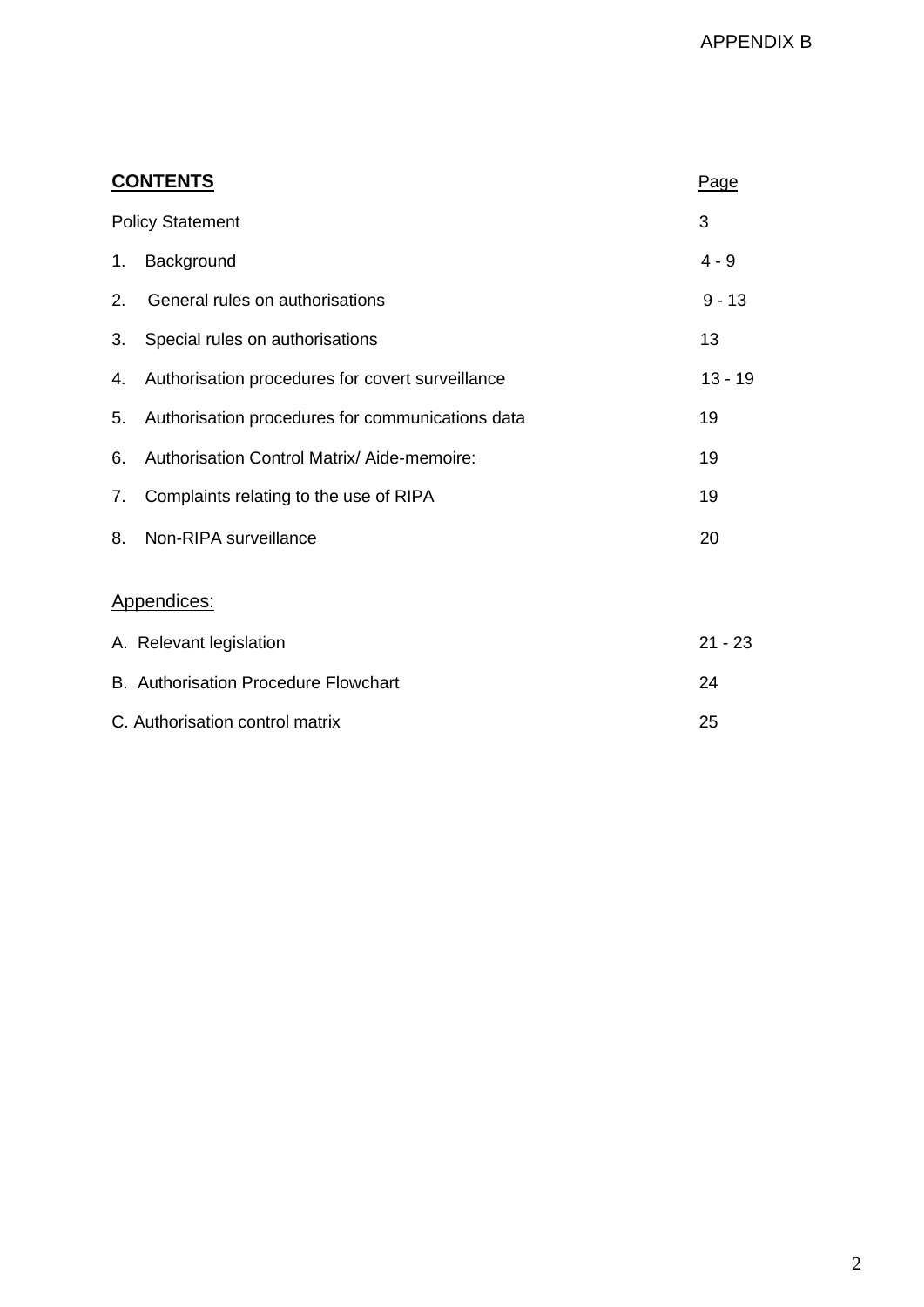# **POLICY STATEMENT**

The Regulation of Investigatory Powers Act 2000 (RIPA) provides the legislative framework within which covert surveillance and access to communications data operations must be conducted in order to ensure that investigatory powers are used in accordance with human rights. This Policy Statement is intended as a practical reference guide for Council Officers/Investigators who may be involved in such operations.

Officers/Investigators involved in covert operations must familiarise themselves with the Home Office Codes of Practice on:

- Covert Surveillance [https://www.gov.uk/government/uploads/system/uploads/attachment\\_data/file/384975/Co](https://www.gov.uk/government/uploads/system/uploads/attachment_data/file/384975/Covert_Surveillance_Property_Interrefernce_web__2_.pdf) [vert\\_Surveillance\\_Property\\_Interrefernce\\_web\\_\\_2\\_.pdf](https://www.gov.uk/government/uploads/system/uploads/attachment_data/file/384975/Covert_Surveillance_Property_Interrefernce_web__2_.pdf)
- Covert Human Intelligance Sources [https://www.gov.uk/government/uploads/system/uploads/attachment\\_data/file/384976/Co](https://www.gov.uk/government/uploads/system/uploads/attachment_data/file/384976/Covert_Human_Intelligence_web.pdf) [vert\\_Human\\_Intelligence\\_web.pdf](https://www.gov.uk/government/uploads/system/uploads/attachment_data/file/384976/Covert_Human_Intelligence_web.pdf)

to ensure that they fully understand their responsibilities.

The Council is committed to implementing the provisions of RIPA to ensure that any covert surveillance and/or access of communications data that is carried out during the course of investigations is undertaken properly and that the activity is necessary and proportionate to the alleged offence/s. Following the implementation of the Protection of Freedoms Act 2012 investigatory powers can only be used in relation to activities that would receive a minimum sentence of six months imprisonment or are in relation to the underage selling of alcohol or tobacco. If such action is contemplated, initial consultation with the Council's Co-ordinating Officer should be undertaken at the earliest opportunity.

The Council seeks to ensure that this Policy Statement remains consistent with the Council's objectives.

This Policy ensures:

- that proper procedures are in place in order to cary out covert surveillance or to obtain communications data;
- that an individual's right to privacy is not breached without justification;
- that proper authorisation is obtained for covert surveillance or access to communications data;
- that proper procedures are followed; and
- that covert surveillance is considered as a last resort having exhausted all other avenues.

# **1. BACKGROUND**

# Scope and Control

1.1 RIPA is the law which governs the use of a number of covert techniques for investigating crime and terrorism. Using covert techniques allows public authorities, which range from the police and security agencies to local authorities and organisations, such as the Office of Fair Trading, to investigate suspected offences without alerting an individual that they are part of that investigation.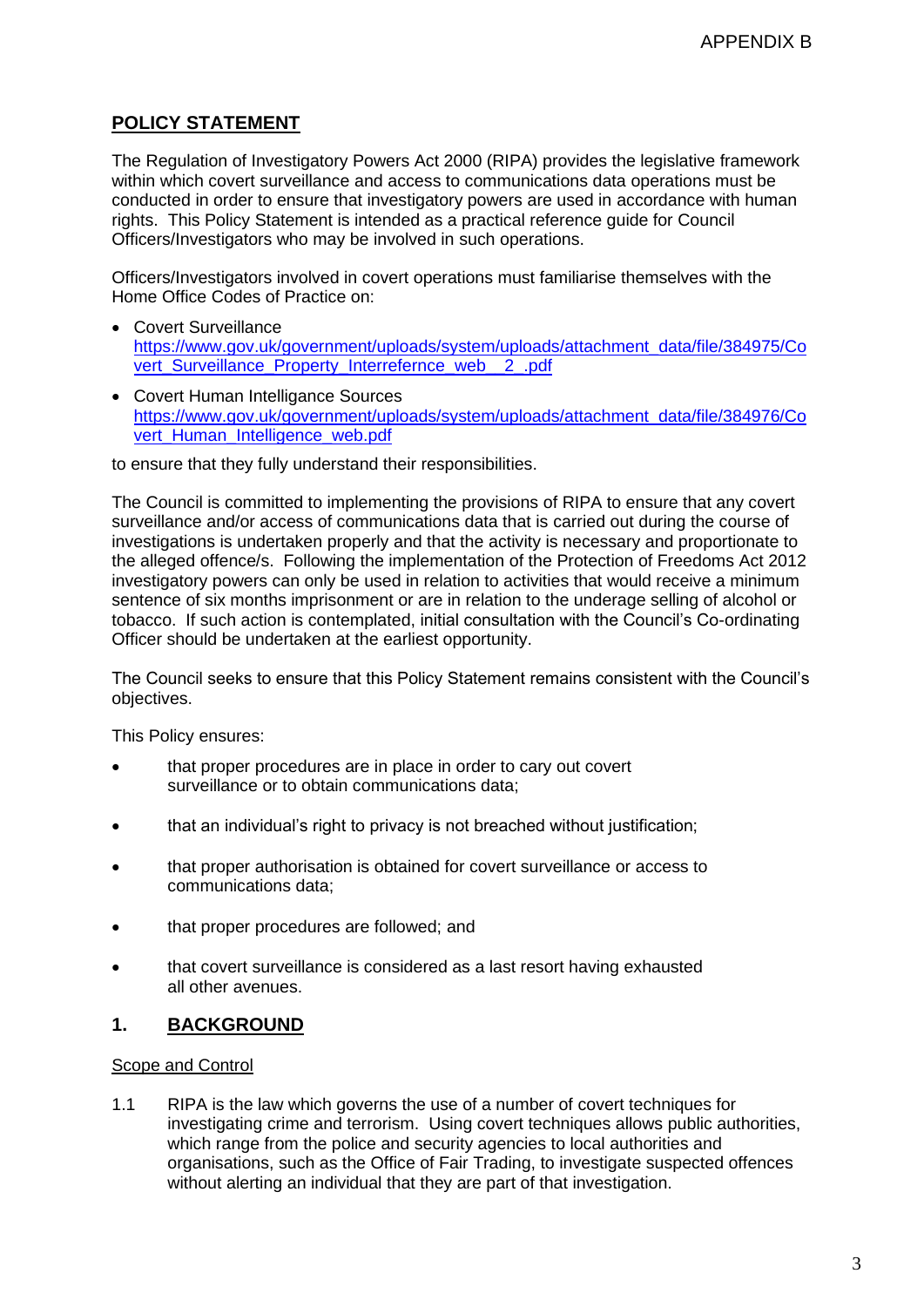- 1.2 Local authorities can use three techniques. They can **obtain Communications Data, use Directed Surveillance and use Covert Human Intelligence Sources (CHIS).**
- 1.3 RIPA requires that an authorisation is needed for the use of these investigatory techniques and that they can only be used where it is considered proportionate to what is sought to be achieved.
- 1.4 Local authorities can only use these investigatory techniques if they are necessary to prevent or detect crime or prevent disorder.
- 1.5 These guidance notes provide a summary of the main points from the Home Office Covert Surveillance Code of Practice that are relevant to Maidstone Borough Council. They apply to authorisations for covert surveillance and access to communications data made by the Council under Part I and II of the Regulation of Investigatory Powers Act 2000.
- 1.6 To improve awareness this guidance also briefly refers to activities that the Council has determined **should not** be undertaken.
- 1.7 Before undertaking any covert surveillance these guidelines should be read and, if it is considered necessary, further reference to the code and training should be sought. Members of the public who enquire about covert surveillance procedures should be referred to the Home Office Covert Surveillance code of practice, copies of which are available for viewing at Council offices from the RIPA Co-ordinating Officer. Contract staff employed by the Council and who are involved in covert surveillance should be made aware of these guidelines and of the Code of Practice.
- 1.8 The use of the Regulation of Investigatory Powers Act 2000 by the Council will be overseen by the Senior Responsible Officer supported by the Co-ordinating Officer. These positions will be held by:
	- Senior Responsible Officer Alison Broom
	- Co-ordinating Officer Gary Rowland

## Senior Responsible Officer

The Senior Responsible Officer will have overall responsibility for the integrity of the RIPA process within the Council. In addition they will:

- 1. be responsible for compliance with RIPA and its regulatory framework;
- 2. engage with the Commissioners and Inspectors when they conduct inspections;
- 3. oversee the implementation of any recommendations made by the Investigatory Powers' Commissioner's Office ('IPCO');
- 4. carry out periodic oversight of the authorisations; and
- 5. report to Members on the usage of RIPA within the Council.

## Co-ordinating Officer

The Co-ordinating Officer will be responsible for the day to day RIPA process, in particular they will:

1. keep the Central Record and collate the documentation received;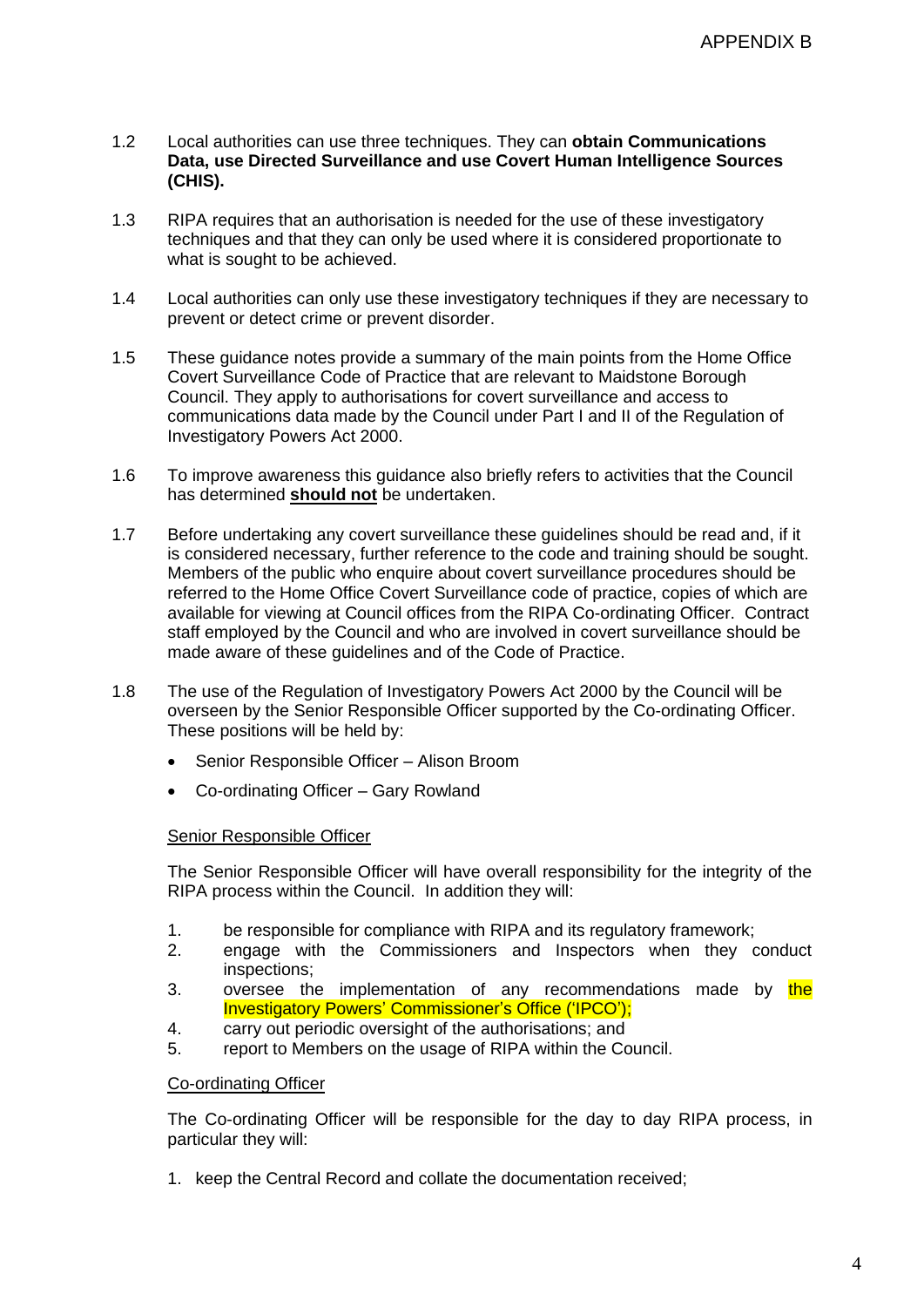- 2. exercise the day to day oversight over the RIPA process by ensuring the quality of the documents submitted;
- 3. to monitor the Council's use of its appointed S.P.O.C agent (NAFN) in line with contract agreement
- 4. monitor the timeliness of the officers in making returns, carrying out reviews and effecting renewals and cancellations;
- 5. keep a record of the RIPA training programme as part of the Central Record; and
- 6. raise general RIPA awareness within the Council whilst ensuring that detailed awareness and training is provided to applicants and authorising officers in accordance with the IPCO recommended timeframes.

*NB: applicants and authorising officers are required to undertake regular training at least once in every three year period.*

## **Definitions**

- 1.9 **Covert surveillance** is any surveillance carried out in a manner calculated to ensure that the persons subject to the surveillance are unaware that it is or may be taking place.
- 1.10 General observation forms part of the duties of the Councils enforcement officers i.e. **overt surveillance**, and is not usually regulated by the 2000 Act (for example observations during routine planning enforcement matters where the property owner has been 'put on notice' that inspections may be carried out). Such observation may involve the use of equipment to merely reinforce normal sensory perception, such as binoculars, or the use of cameras, where this does not involve systematic surveillance of an individual.
- 1.11 The use of noise monitoring equipment to measure noise audible in a complainant's premises does not amount to covert surveillance because the noise has been inflicted by the perpetrator who it is likely has forfeited any claim of privacy. The use will only become covert when sensitive equipment is used to discern speech of other noisy activity that is not discernible to the unaided ear. Further advice can be obtained from the SRO.
- 1.12 Although, the provisions of the 2000 Act do not normally cover the use of overt CCTV surveillance systems, since members of the public are aware that such systems are in use, there may be occasions when the Council's overt CCTV system is used for the purpose of a specific investigation or operation. Such cases should be discussed with the authorising officer who will decide whether it is directed surveillance and requires to be authorised.
- 1.13 The primary purpose of surveillance is to secure evidence to bring offenders before the courts. The proper authorisation of surveillance should ensure the admissibility of such evidence in criminal proceedings.
- 1.14 **Directed surveillance** is the type of covert surveillance that Maidstone Borough Council employees will be permitted to undertake on an exceptional basis and only within the Council's responsibilities for the prevention and detection of crime, or for the prevention of disorder. Authorisation for directed surveillance **must** first be obtained.
- 1.15 Directed surveillance is defined as surveillance which is covert, but not intrusive, and undertaken: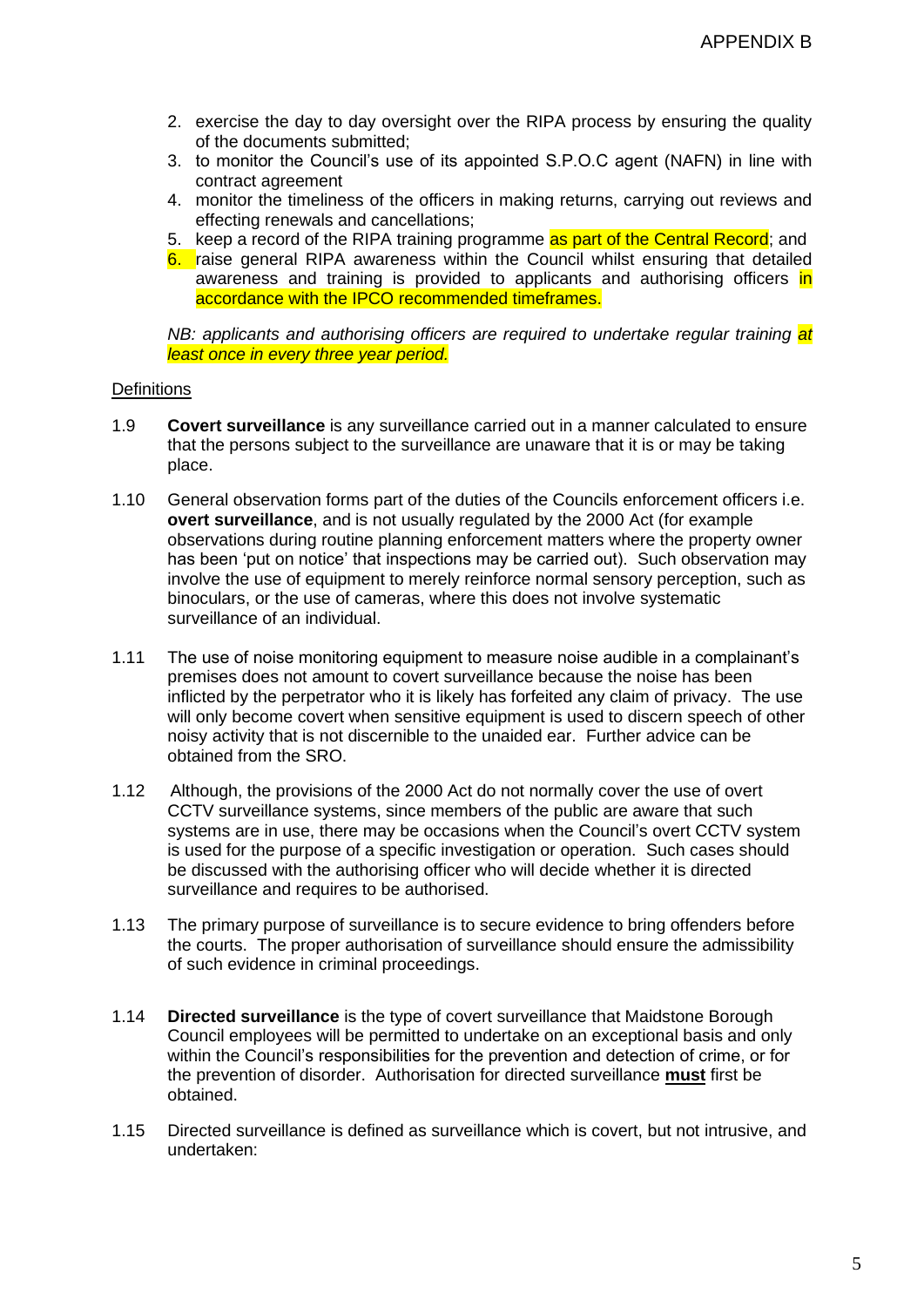- a) for the purpose of the prevention or detection of crime or to prevent disorder
- b) for the purpose of a specific investigation or specific operation.
- c) in a manner as is likely to result in the obtaining of **private information** about a person (whether or not one specifically identified for the purpose of the investigation or operation). Private information is defined at paragraph 1.19 below.
- d) otherwise than by way of an immediate response to events or circumstances the nature of which is such that it would not be reasonably practicable for an authorisation under Part II of the 2000 Act to be sought for the carrying out of the surveillance. For example, you may be in a Post Office obtaining information in relation to a particular customer when you observe a different person committing a benefit fraud. You are allowed to follow that person, if necessary, to establish their identification and any other information that may help with the subsequent investigation.
- 1.16 A similar situation may occur whilst visiting an employer under section 110 powers, Social Security Administration Act 1992 (which requires separate authorisation). For example, if during a visit to an employer you recognise an individual benefit claimant, authorisation for watching the person working would not be required. This is because you have come across the information incidentally and in the course of your normal duties. However, if you visited an employer with the precise intention of observing an identified individual at work (whilst claiming benefit) written authorisation would be required before the visit.
- 1.17 Directed surveillance includes covert surveillance within office and business premises.
- 1.18 It should be noted that Local Authorities may only make an authorisation permitting the use of directed surveillance under RIPA where:
	- it is for the purpose of the prevention or detection of crime or the prevention of disorder, and
	- the offence being investigated meets the crime threshold; i.e. criminal offences which attract a minimum custodial sentence of six months or more or criminal offences relating to the underage sale of alcohol or tobacco.

#### 1.19 **Private information** includes:

- a) any information relating to a person's private or family life, or
- b) information relating to aspects of a person's professional and business life.

The concept of private information should be broadly interpreted to include an individual's private or personal relationship with others. Family life should be treated to extend beyond the formal relationships created by marriage.

#### 1.20 **Intrusive surveillance** is defined as covert surveillance that:

- a) is carried out in relation to anything taking place within any residential premises or any private vehicle; and
- b) involves the presence of an individual on the premises or in the vehicle or is carried out by means of a surveillance device; or
- b) involves premises where legal consultations take place.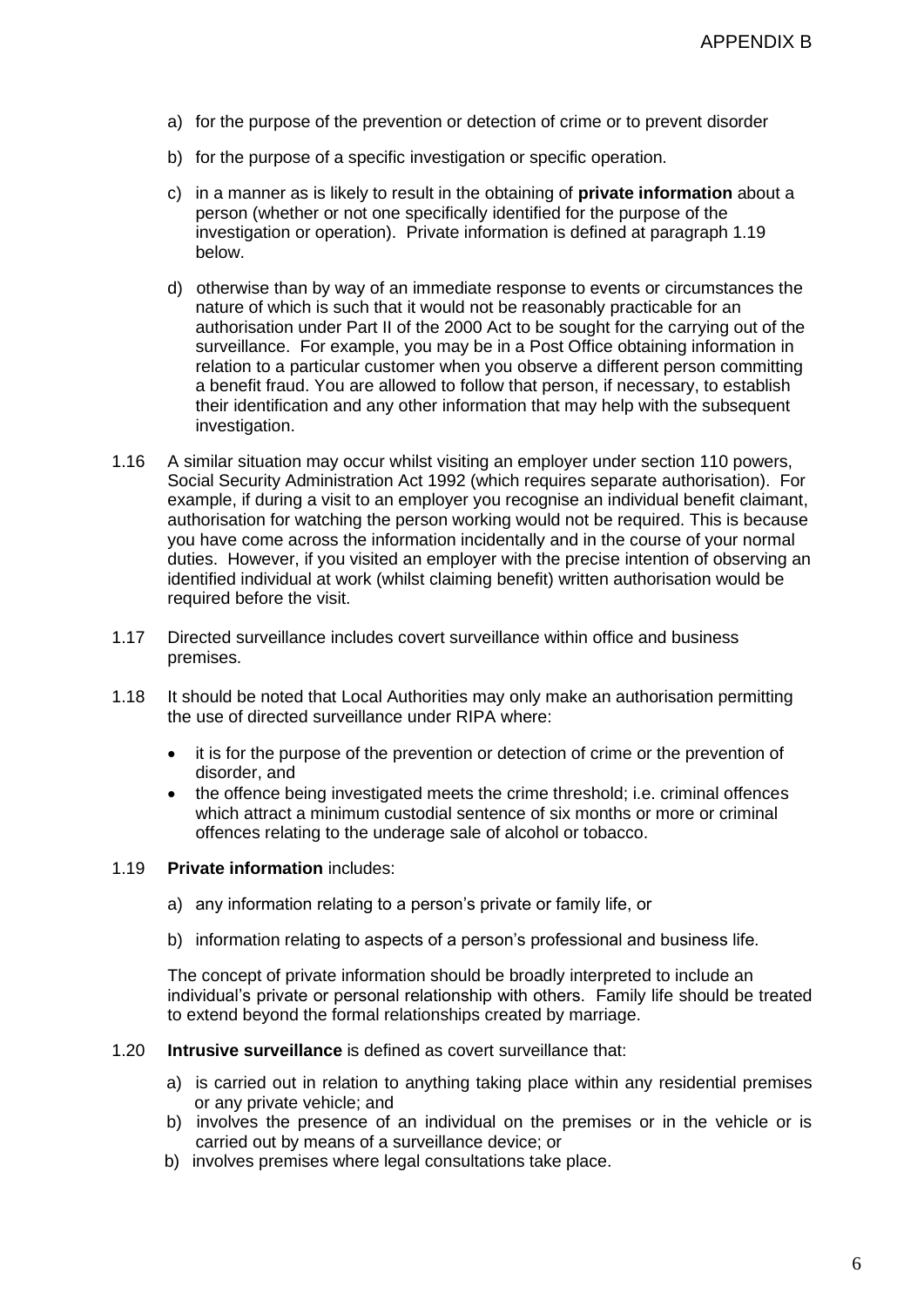**Under no circumstances** should this type of surveillance be undertaken. An alternative means of obtaining the information should be sought.

- 1.21 **Interception of post, e-mail and recording of telephone conversations.** The interception of communications sent by post or by means of public telecommunications systems or private telecommunications systems attached to the public network are outside of the remit of Maidstone Borough Council officers.
- 1.22 **Covert Human Intelligence Source (CHIS)** is the term used for a person who is tasked by the Council to establish or maintain a relationship with a person for the purpose of covertly obtaining or disclosing information i.e. it is someone working "under cover" who has been asked to obtain information, to provide access to information or to otherwise act, incidentally for the benefit of the Council.
- 1.23 A relationship is established or maintained for a covert purpose if and only if it is conducted in a manner that is calculated to ensure that one of the parties to the relationship is unaware of the purpose.
- 1.24 A person is considered to be a CHIS if:
	- (a) s/he establishes or maintains a personal or other relationship with a person for the covert purpose of facilitating the doing of anything falling within paragraphs (b) or (c) below.
	- (b) s/he covertly uses such a relationship to obtain information or provide access to any information to another person; or
	- (c) s/he covertly discloses information obtained by the use of such a relationship, or as a consequence of the existence of such a relationship.
- 1.25 The Council has taken a policy decision that it will be the general practice **not to** undertake this type of surveillance activity. An alternative means of obtaining the information should be followed. However, it is necessary that the Council be equipped to deal with CHIS if the situation arose.
- 1.26 If it is necessary to request an authorisation under CHIS advice should first be sought from the RIPA Senior Responsible Officer. Conduct that may be authorised is any conduct that:
	- (a) remains within the scope of the activity authorised within the CHIS authorisation;
	- (b) relates to the person identified and authorised as a CHIS; and
	- $(c)$  is carried out for the purposes of the investigation as detailed within the CHIS authorisation.
- 1.27 As with directed surveillance a local authority may only make an authorisation permitting the use of CHIS on the ground that it is necessary for the purpose of the prevention or detection of crime or the prevention of disorder.
- 1.28 It should be noted that where members of the public volunteer information to council officers, either as a complaint or as part of their civic duties i.e. use contact numbers set up for the reporting of suspected benefit fraud or for whistle-blowing etc. they would not generally be regarded as covert human intelligence sources. In addition, if someone is keeping a diary record of nuisance, this will not amount by itself to use of a CHIS.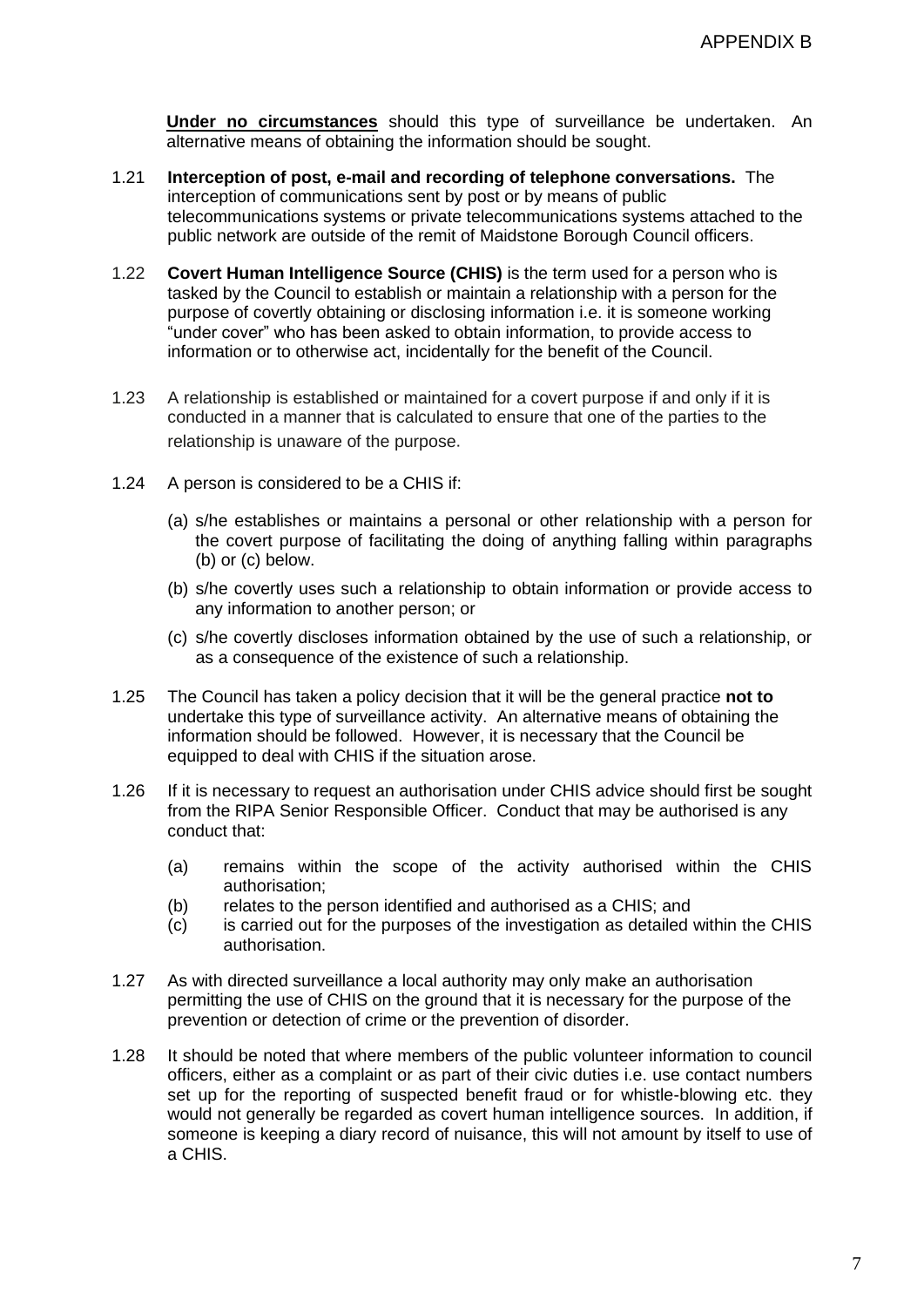- 1.29 In order for the Council to carry out surveillance using CHIS (should the need arise) it is necessary to have officers designated as Controllers and Handlers. These posts will carryout the following functions:
	- Controller will at all times have general oversight of the use made of the source.
	- Handler will have day to day responsibility for dealing with the source on behalf of the authority, and for the source's security and welfare.

In all cases the Controller will be the RIPA Senior Responsible Officer.

Handlers will include investigators and enforcement officers that have received the relevant training and have been authorised by the RIPA Senior Officer to undertake this role. A register of those authorised as handlers will be kept by the RIPA Coordingating Officer.

In addition to the above the RIPA Co-ordinating Officer will have responsibility for maintaing a record of the use made of the source.

# 1.30 **Accessing Communications Data**

Local Authorities can obtain communications data for investigating crime under Part I Chapter II of the Regulation of Investigatory Powers Act 1990. Communications data includes land line and mobile telephone subscriber and billing data for telephone, web and postal customers.

- 1.31 Communications data can be obtained where it is necessary and proportionate to do so. Applications are primarily used to identify or locate suspects. Examples include applications to ascertain subscriber identity and address details of illegal fly tipping suspects from mobile phone number evidence.
- 1.32 The Council has appointed the National Anti Fraud Network (NAFN) to provide a RIPA Single Point of Contact (SPoC) service to obtain communications data. NAFN is authorised to carry out requests to telecommunications service providers for category B and C data for criminal investigations. This includes subscriber and billing information on telephone, web and postal services.
- 1.33 It should be noted that in order for Local Authorities to seek authority to acquire category B data, it must meet the new serious crime threshold. A serious crime is one which carries a prison sentence for a minimum of 12 months and meets the definition set out in section 81(3)(b) of the Act, i.e. conduct that involves the use of violence, results in substantial financial gain or is conduct by a large number of persons in pursuit of a common purpose. Category C data can still be acquired for any crime where necessary and proportionate to do so.

| A Data – Not accessible to $ B $<br><b>Local Authorities</b> | Data – Available if $\mathsf{C}$ Data – Available<br>serious crime threshold<br>met        |                                                                                                    |
|--------------------------------------------------------------|--------------------------------------------------------------------------------------------|----------------------------------------------------------------------------------------------------|
| Cell site<br><b>IEMI</b><br>Incoming caller data             | <b>Itemised Billing</b><br><b>Call Diversion</b><br>Data Downloading<br>Outgoing call data | Subscriber detail<br>including:<br>Name and Address<br><b>Method of Payments</b><br>Customer info. |

## Category Table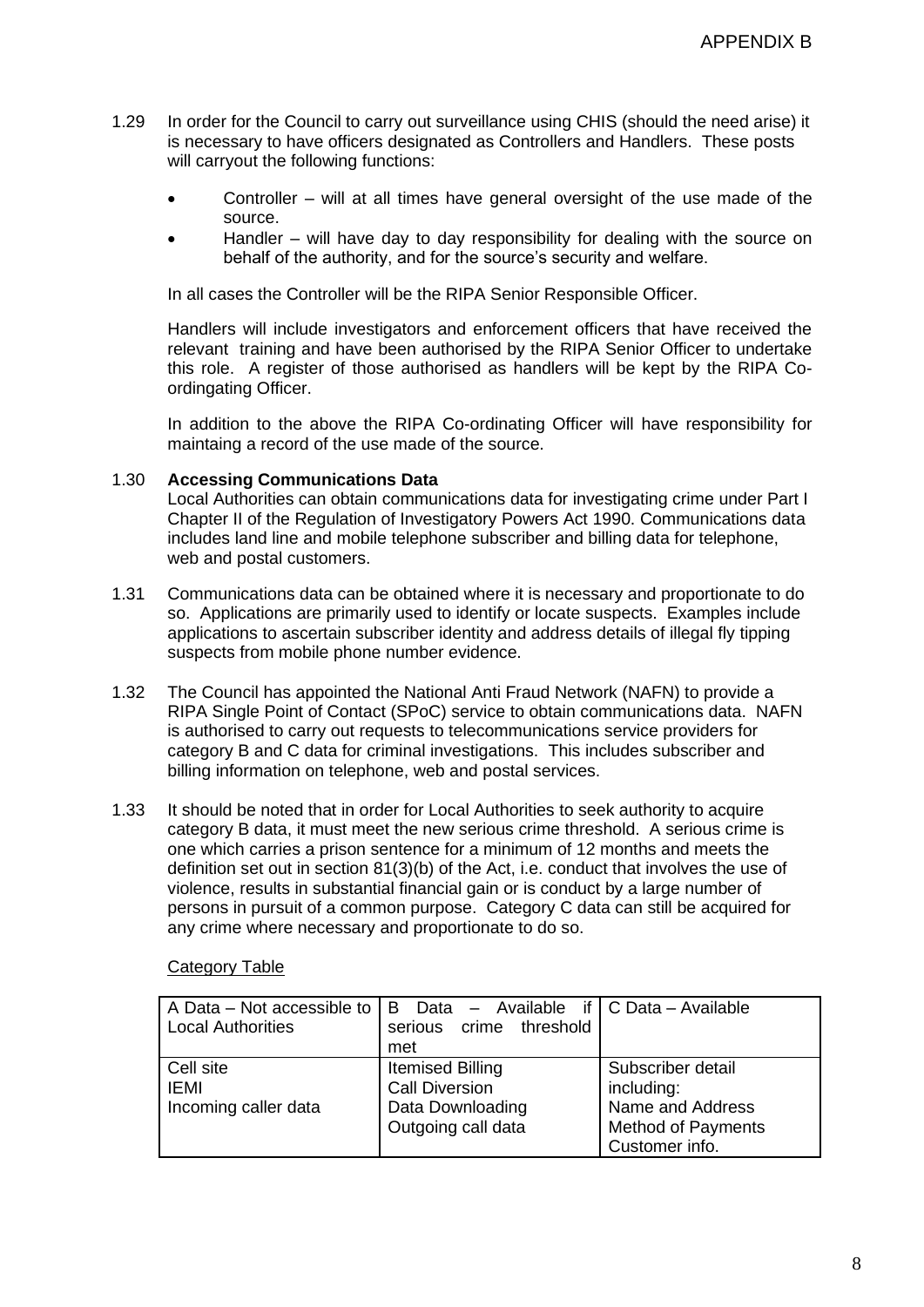*NB: Local Authorities are not able to obtain Category A data.*

#### Social Networking Sites

- 1.34 **Social Networking Sites (SNS)** which include but are not limited to Facebook, Myspace, Twitter and Bebo can provide information that will aid an investigation. When using these sites to carry our surveillance it is essential to know how they work and officers should not assume that one service provider works in the same way as another.
- 1.35 In all cases it would be unwise to assume that the content came from an open source or was publically available, even where security settings are low, as the author would have some reasonable expectation of privacy where access controls are applied.
- 1.36 Where a site is being covertly accessed for monitoring purposes it may be necessary for an authorisation for directed surveillance to be obtained. As part of an investigation it is possible to take an initial look at an individuals social media activity, however, should there be a need to return the site this may constitute surveillance. In such circumstances advice should be obtained from the RIPA Co-Ordinating Officer before further surveillance is carried out.
- 1.37 If, when using social media, a relationship is established or maintained by an officer of the Council or by a person acting on the Council's behalf for a purpose which exceeds merely reading the site's content an authorisation for a CHIS may need to be obtained. See 1.24 above for full details of what constitutes a CHIS..
- 1.38 When conducting any surveillance of social media sites use of an officers personal account is prohibited and advice should be sought from the Communciations Team with regards to setting up a Council account.
- 1.39 The Central Record contains a register of any Council profiles utilised and a record of their use.
- 1.40 A brief summary of the relevant legislation governing covert surveillance has been included at Appendix A.

# **2. GENERAL RULES ON AUTHORISATIONS**

2.1 Where an authorisation or renewal is sought for the use of Directed Surveillance, acquisition of Communications Data or the use of CHIS it will be necessary to obtain Judicial Approval, i.e approval from the Magistrates Court. It will still be necessary to go through the internal authorisation stage, detailed below, prior to an application for Judicial Approval. The procedure for obtaining Judicial Approval is detailed at paragraphs 4.12 to 4.14 below.

*NB: A flowchart produced by the Home Office showing the authorisation procedure is shown at Appendix B.*

# **2.2 Directed Surveillance and CHIS**

2.2.1 You must seek an authorisation where the surveillance is likely to interfere with a person's rights to privacy *(Article 8 of the European Convention on Human Rights)* by obtaining private information about that person, whether or not that person is the subject of the investigation or operation. Obtaining an authorisation will ensure that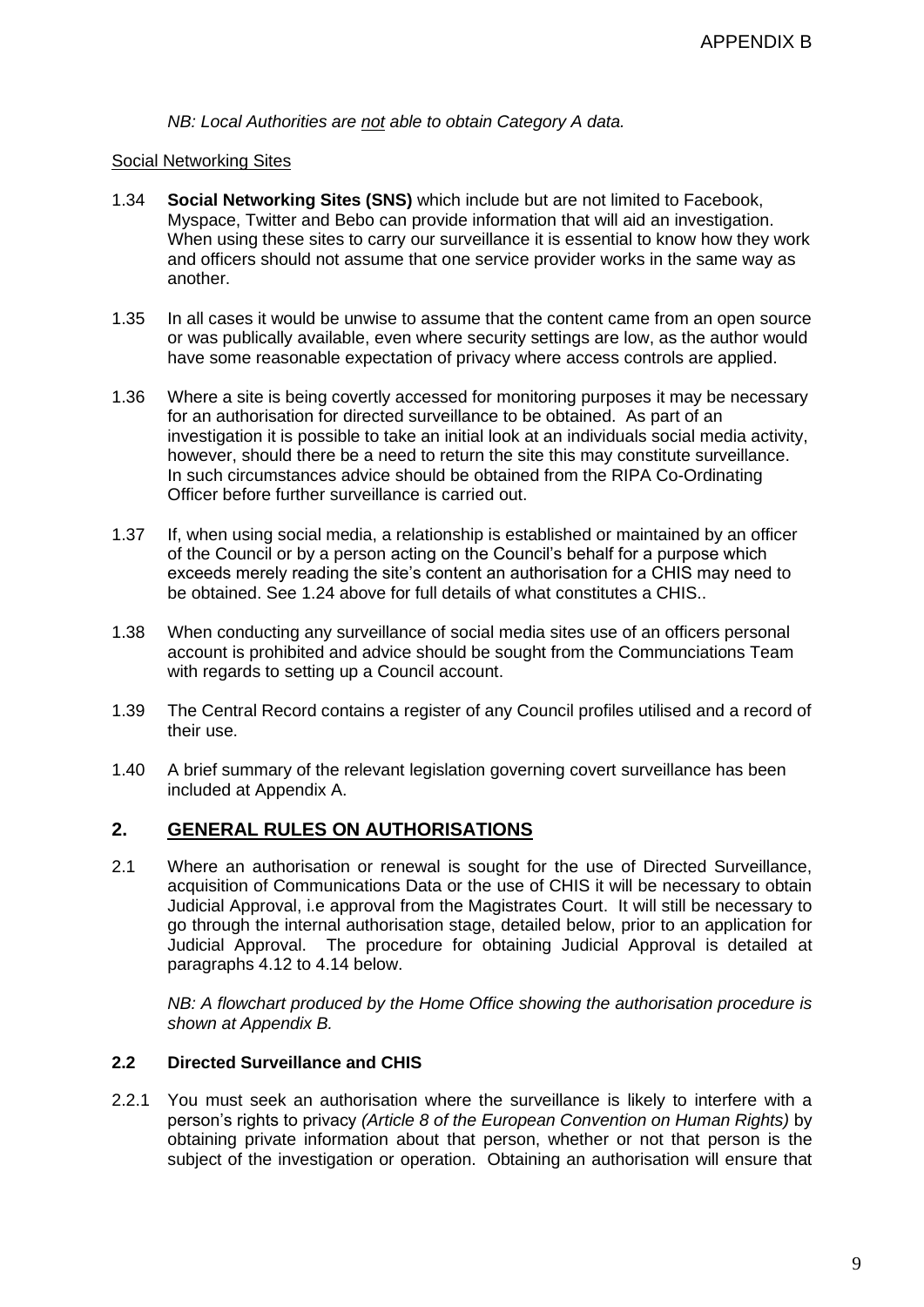the action is carried out in accordance with law and subject to stringent safeguards against abuse.

2.2.2 In the event that the Council are required to conduct joint directed surveillance working with another agency, the tasking agency should obtain the authorisation. For example, in the event that the police require covert surveillance by the Councils CCTV system the police would normally seek the authorisation. A copy of the Authorisation, Renewal and Cancellation forms should be sought from the tasking agency to provide a record and justification for the Councils involvement.

## **2.3 Accessing Communications Data**

2.3.1 Only authorised officers are able to use the National Anti Fraud Network ("NAFN") Single Point of Contact ("SPoC") service to access communications data. NAFN provides Maidstone officers with access to a secure online system for processing RIPA telecommunications requests. Authorised applicants and Designated Persons ("DP") can submit, approve and track applications through one central secure website. NAFN review all applications for legal compliance prior to approval from Maidstones DP. NAFN is subject to inspection by the officers of the Interception Commission to ensure compliance with RIPA.

# **2.4 RIPA Authorising Officers**

The authorising officers for the Council are:

- Alison Broom Chief Executive / RIPA Senior Responsible Officer
- Mark Green Director of Finance and Business Improvement
- William Cornell Director of Regeneration and Place
- John Littlemore Head of Housing and Community Services

No person designated as an Authorising Officer may act as an Authorising Officer unless they have undertaken appropriate training.

In addition to the above the following officers will be responsible for the authorisation of NAFN RIPA telecommunications requests:

- Alison Broom Chief Executive
- William Cornell Director of Regeneration and Place

## 2.5 **Necessity and Proportionality**

- 2.5.1 Obtaining an authorisation for surveillance will only ensure that there is a justifiable interference with an individual's Article 8 rights if it is **necessary and proportionate** for these activities to take place. The 2000 Act first requires that the person granting an authorisation to believe that the authorisation is necessary for the purpose of preventing and detecting crime or of preventing disorder; therefore there is a requirement that applicants and authorising officers consider why the use of covert surveillance is necessary in the specific investigation and what it will achieve.
- 2.5.2 Then, if the activities are necessary, the person granting the authorisation must believe that they are proportionate to what is sought to be achieved by carrying them out. This involves balancing the intrusiveness of the activity on the target and others who might be affected by it against the need for the activity in the operational terms. Both the officer making the application and the authorising officer should consider the following test when deciding that the proposed covert surveillance is proportionate: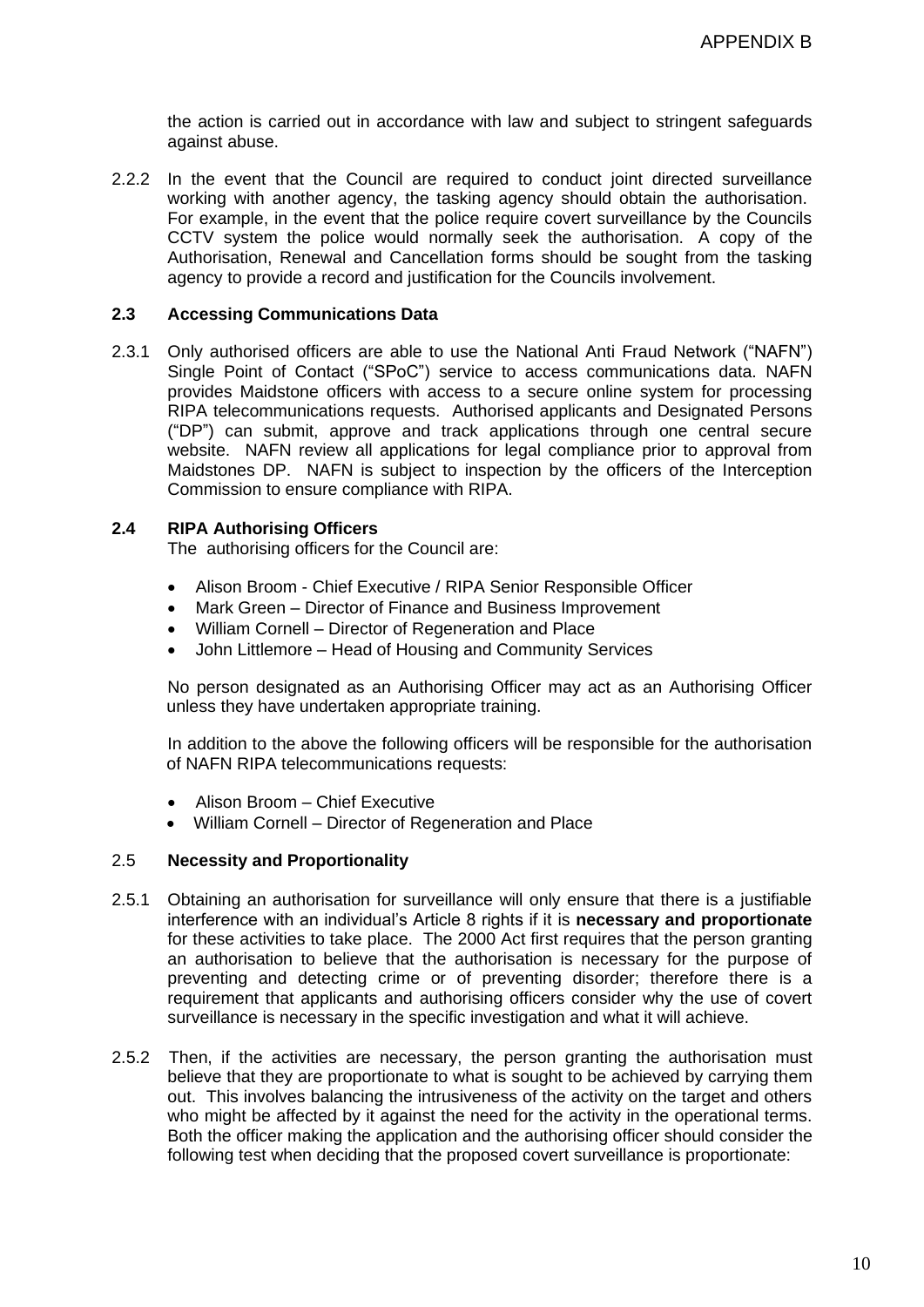- a) Is the proposed covert surveillance proportionate to the mischief under investigation, and
- b) Is the proposed covert surveillance proportionate to the degree of anticipated intrusion on the target and others, and
- c) That the proposed covert surveillance is the only option, other overt means having been considered and discounted.
- 2.5.3 The activity will not be proportionate if it is excessive in the circumstances of the case or if the information which is sought could reasonably be obtained by other less intrusive means. For example it may be acceptable in a benefit "living together" case for surveillance over seven days but not extended over three months. All such activity should be carefully managed to meet the objective in question and must not be arbitrary or unfair.

# 2.6 **Collateral Intrusion**

- 2.6.1 Before authorising surveillance the authorising officer should take into account the risk of intrusion into the privacy of persons other than those who are directly the subjects of the investigation or operation (collateral intrusion). Measures should be taken, wherever practicable, to avoid or minimise unnecessary intrusion into the lives of those not directly connected with the investigation or operation.
- 2.6.2 An application for an authorisation should include an assessment of the risk of any collateral intrusion. The authorising officer should take this into account, when considering the proportionality of the surveillance.
- 2.6.3 Those carrying out the covert surveillance should inform the authorising officer if the operation or investigation unexpectedly interferes with the privacy of individuals who are not covered by the authorisation. When the original authorisation may not be sufficient, consideration should be given to whether the authorisation needs to be amended and re-authorised or a new authorisation is required.
- 2.6.4 Any person granting or applying for an authorisation will also need to be aware of particular sensitivities in the local community where the surveillance is taking place and of similar activities being undertaken by other public authorities which could impact on the deployment of surveillance.

## 2.7 **Central Record of all authorisations**

- 2.7.1 A central retrievable record of all authorisations is required to be kept by the Council and regularly updated. Whenever an authorisation is granted, renewed or cancelled the original signed document must be passed to the Co-ordinating Officer who maintain's the Central Record of Authorisations. On receipt of the documentation the required information will be recorded in the central register.
- 2.7.2 The record is required to be made available to the relevant Commissioner or an Inspector from the Office of Surveillance Commissioners, upon request.
- 2.7.3 These records should be retained for a period of five years from the ending of the authorisation and should contain the following information:
	- the unique reference number  $(URN)$  this will be provided by the Co-ordinating Officer when requested by the officer applying for the authorisation;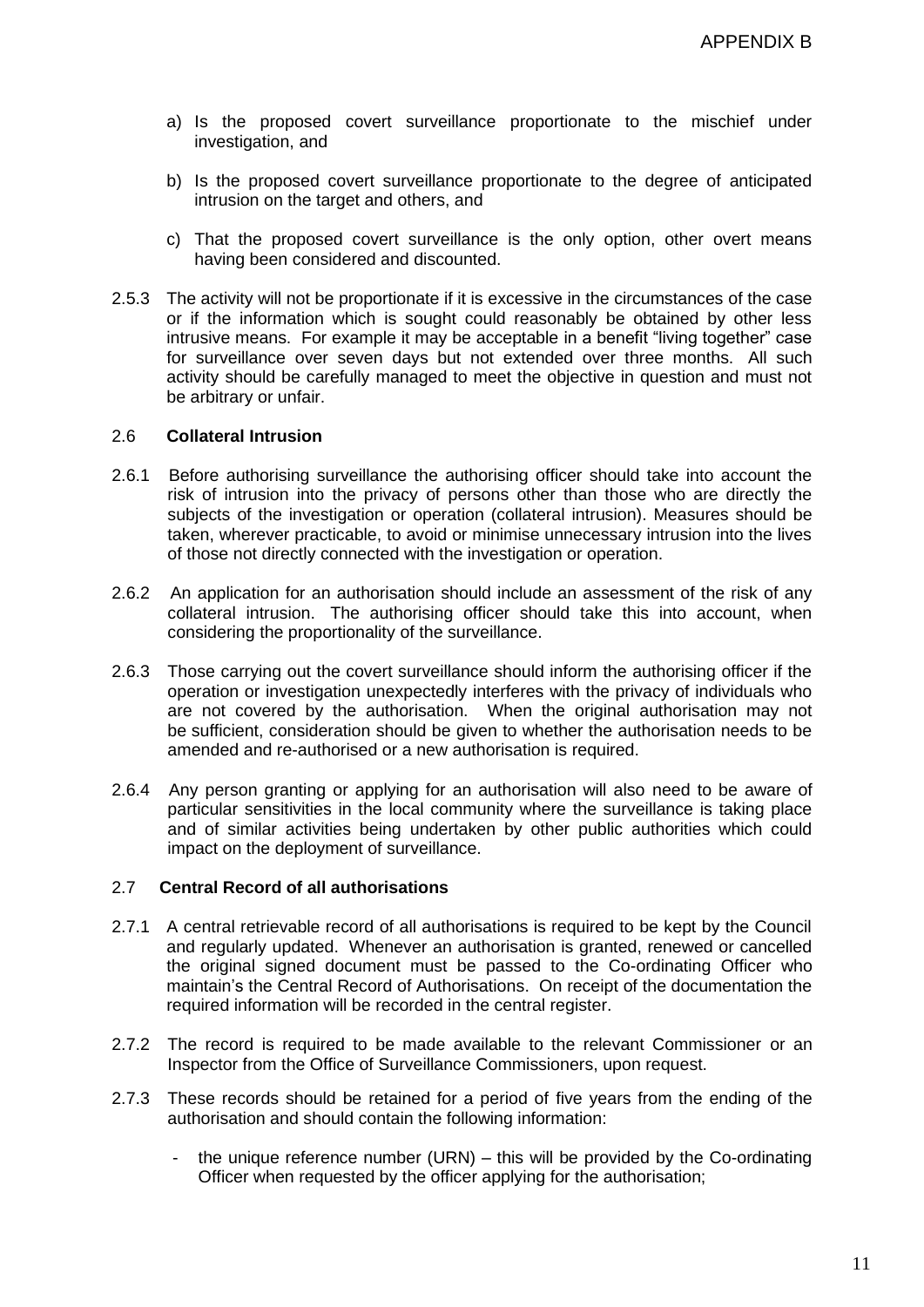- the type of authorisation; (SBC officers can only conduct directed surveillance)
- the date the authorisation was given;
- the name of the authorising officer;
- the title of the investigation or operation, including a brief description and names of subjects, if known;
- the date for review
- the date review was undertaken
- if the authorisation is renewed, when it was renewed and who authorised the renewal, including the name of the authorising officer;
- whether the investigation is likely to result in obtaining confidential information;
- the date the authorisation was cancelled.
- 2.7.4 In all cases, the officer responsible for the investigation (Investigation Manager) must maintain the following documentation which need not form part of the central retrievable record:
	- copy of the application and a copy of the authorisation together with any supplementary documentation and notification of the approval given by the authorising officer;
	- copy of any renewal of any authorisation together with supporting documents
	- record of the period over which the surveillance has taken place;
	- any risk assessment raised in relation to a CHIS
	- the circumstances in which tasks were given to the CHIS
	- the value of the CHIS to the investigation
	- the frequency of reviews prescribed by the authorising officer, recommended monthly;
	- record of the result of each review of the authorisation;
	- copy of any renewal of an authorisation, together with the supporting documentation submitted when the renewal was requested;
	- date and time when any instruction were given by the authorising officer since using CHIS.

## 2.8 **Retention and destruction of product**

- 2.8.1 Where the product of surveillance could be relevant to pending or future criminal or civil proceedings, it should be retained in accordance with established disclosure requirements for a suitable further period, commensurate to any subsequent review.
- 2.8.2 There is nothing which prevents material obtained from properly authorised surveillance from being used in other investigations. Authorising officers must ensure compliance with the appropriate data protection requirements and that arrangements for the handling, storage and destruction of material obtained through the use of covert surveillance are followed.
- 2.8.3 Investigating officers are expected to keep accurate and full records of investigations. All notebooks (QB50 for Benefit Officers), surveillance logs and other ancillary documentation that relate to surveillance must be maintained for five years and available for management or regulatory inspection on demand.

# **3. SPECIAL RULES ON AUTHORISATIONS**

(Directed Surveillance and CHIS)

3.1 Care should be taken in cases where the subject of the investigation or operation might reasonably expect a high degree of privacy eg, where confidential information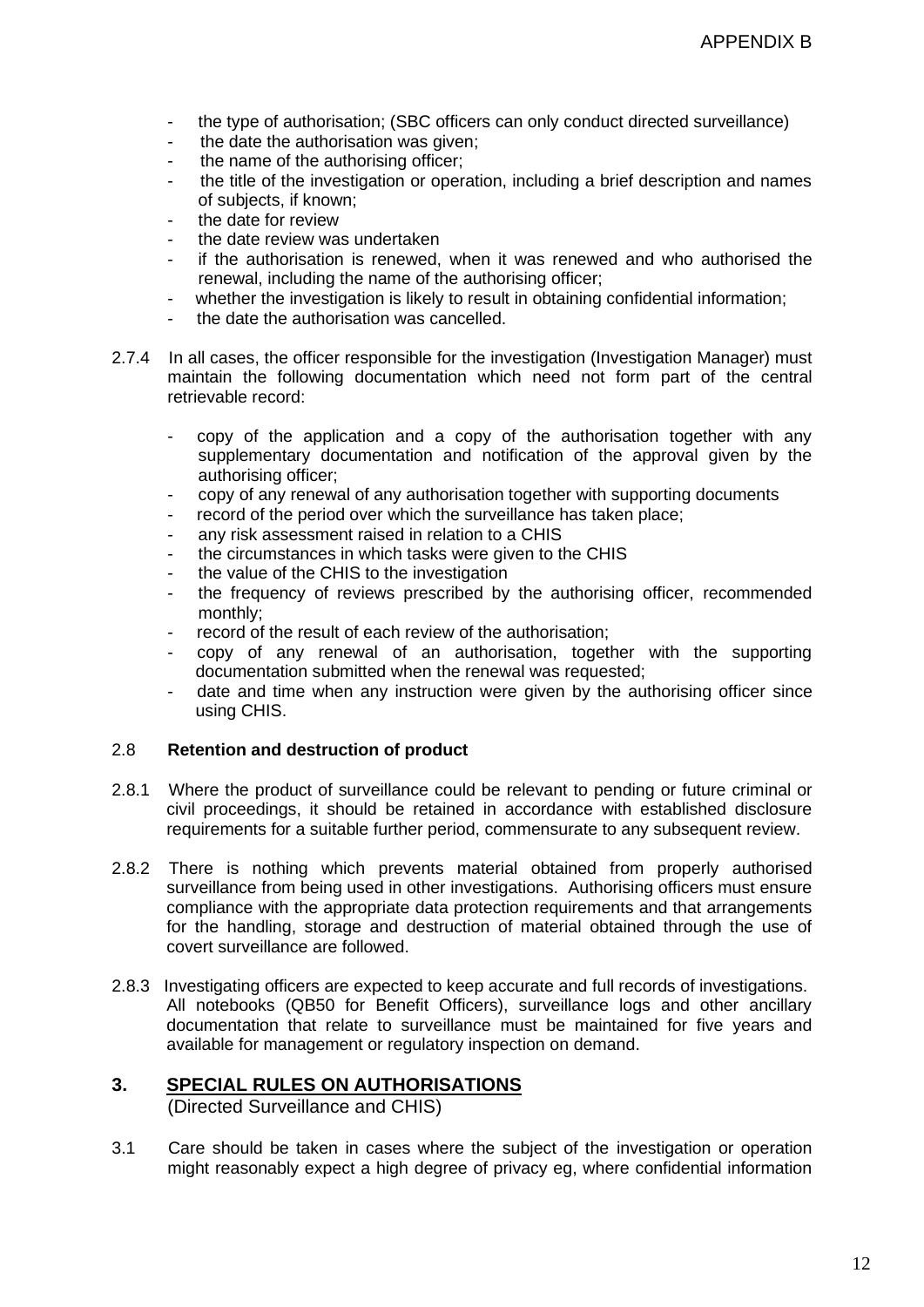is involved. Confidential information consists of matters subject to legal privilege, confidential personal information or confidential journalistic material. For example, extra care should be given where, through the use of surveillance, it would be possible to acquire knowledge of discussions between a minister of religion and an individual relating to the latter's spiritual welfare, or where matters of medical or journalistic confidentiality or legal privilege may be involved.

- 3.2 In cases where through the use of surveillance it is likely that knowledge of confidential information will be acquired, the use of surveillance is subject to a higher level of authorisation, and must be authorised by the Chief Executive, or in his absence his deputy; this being the RIPA Senior Responsible Officer or the Head of Service Delivery.
- 3.3 Where a juvenile or vulnerable person is to be used as a CHIS the Investigating Officer must, when seeking an authorisation:
	- (a) make a risk assessment to demonstrate that the physical and psychological risks have been identified, evaluated and explained to the CHIS, and
	- (b) that an appropriate adult will be present at meetings of any CHIS under the age of 18.
- 3.4 Where the authorisation is for the employment of a juvenile or vulnerable CHIS the authorisation **must** be obtained by the Chief Executive or in his absence his deputy (as detailed in 3.2 above).

# **4. AUTHORISATION PROCEDURE FOR COVERT SURVEILLANCE** (Directed Surveillance and CHIS)

**The appropriate RIPA forms are available from the Intranet, under Documents; Policies and Governance; Covert Surveillance.**

# **Application Forms:**

- Application for the use of Directed Surveillance form
- Application for the use of CHIS form
- Judicial Application / Order form
- 4.1 Before covert surveillance can be conducted, an application for the use of directed surveillance form and/or an application for the use of CHIS form must be completed and authorised in writing by the authorising officer.
- 4.2 Local Authorites can no longer rely on the provision for urgent authorisation being given orally by the authorising officer as there is the requirement of obtaining judicial approval. There are however guidelines for obtaining urgent judicial approval and these are detailed below at paragraph 4.15. It should be remembered that no RIPA authority is required in situations where surveillance is an immediate response to events i.e. where criminal activity is observed during routine duties and officers conceal themselves to observe what is happening.
- 4.3 The application should include:
	- the reason why the authorisation is necessary i.e. for the purpose of preventing and detecting crime or of preventing disorder *(this is the only permitted ground open to Local Authorities)*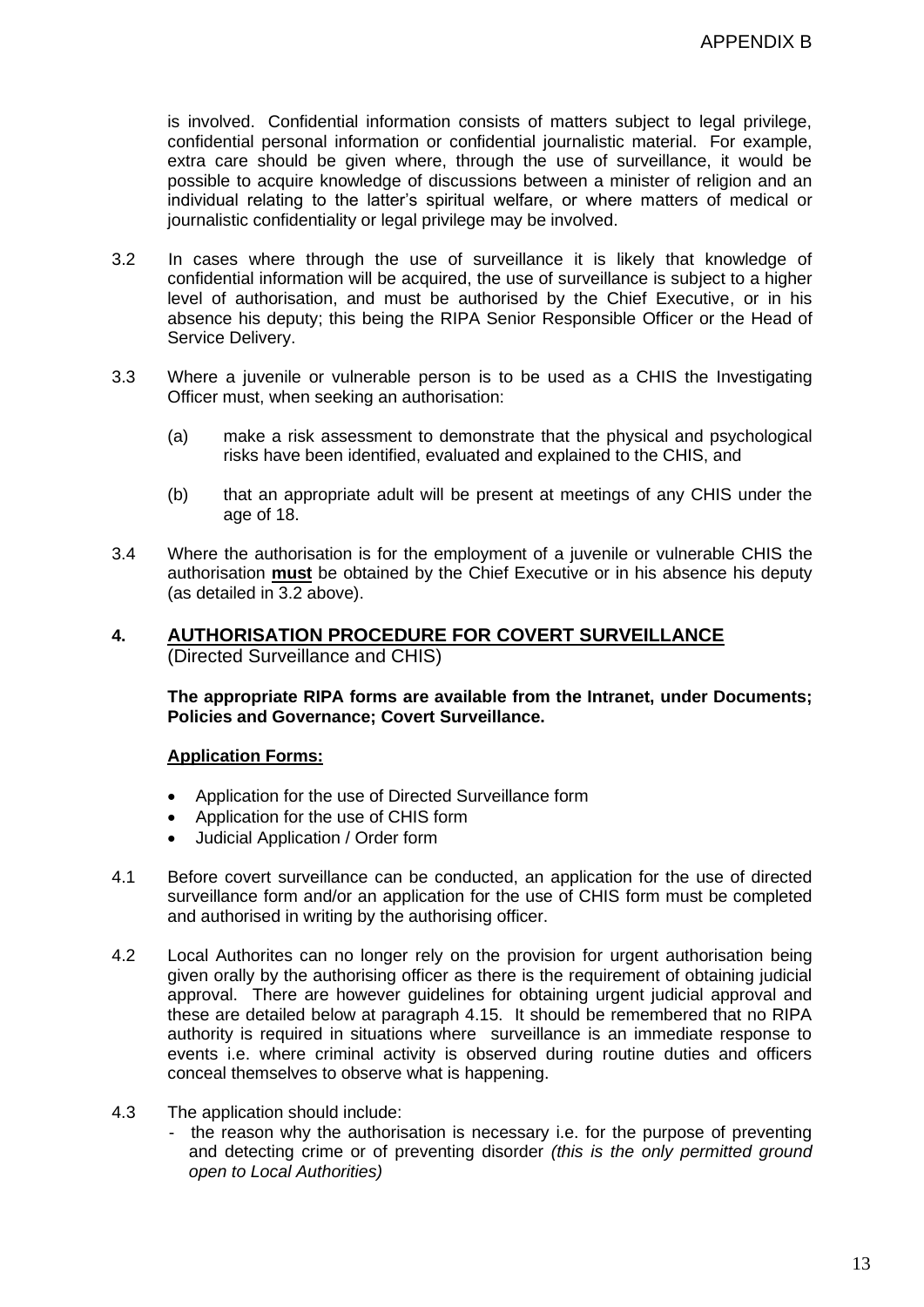- an adequate explanation of the reason why the surveillance is considered proportionate to what it seeks to achieve;
- the nature of the surveillance including what surveillance equipment is to be used (the operation must be spelt out in sufficient detail on the application form for the Authorising Officer to have a clear idea of exactly what they are being asked to authorise);
- a map showing where the surveillance will take place;
- details of other methods considered and why they were deemed not to be appropriate;
- the identities, where known, of those to be the subject of the surveillance;
- an explanation of the information desired from the surveillance;
- the details of any potential collateral intrusion and why the intrusion is justified;
- the details of any confidential information that is likely to be obtained as a consequence off the surveillance.
- the level of authority required (or recommended where that is different) for the surveillance;
- a subsequent record of whether authority was given or refused, by whom and the time and date.

## **Good practice hints:**

- ensure all questions are answered properly and appropriate boxes ticked
- prior to submitting the application review the case file and discuss the case with the authorising officer to tease out additional information required and to fill any gaps, provide adequate information on the application form for it to stand alone.
- Information must be clear and un-ambiguous
- 4.4 To enable application forms for directed surveillance to be completed with sufficient detail drive bys are permitted to identify whether a location is suitable for surveillance. However, the practice should not be abused and repeated and/or systematic use of drive bys may require application for surveillance forms to be completed and authorisation granted by an Authorising Officer. If surveillance is to commence immediately authorisation **must** be sought first.

# **Authorisation:**

- 4.5 Responsibility for authorising the carrying out of covert surveillance rests with the authorising officer and requires the personal authority of the authorising officer. **In no circumstances should an officer authorise until appropriately trained.**
- 4.6 Authorising Officers must insist on the operation being described in sufficient detail *on the application form* for them to have a clear idea of exactly what they are being asked to authorise and so that they have a sufficient *aide-memoir* to be able to withstand cross-examination in Court, maybe after a lapse of some years. The application form must stand alone in supporting the authorisation. Only what is written on the form would be used in Court to justify authorisation of surveillance being granted, therefore authorising officers must clearly describe exactly what activities they are authorising.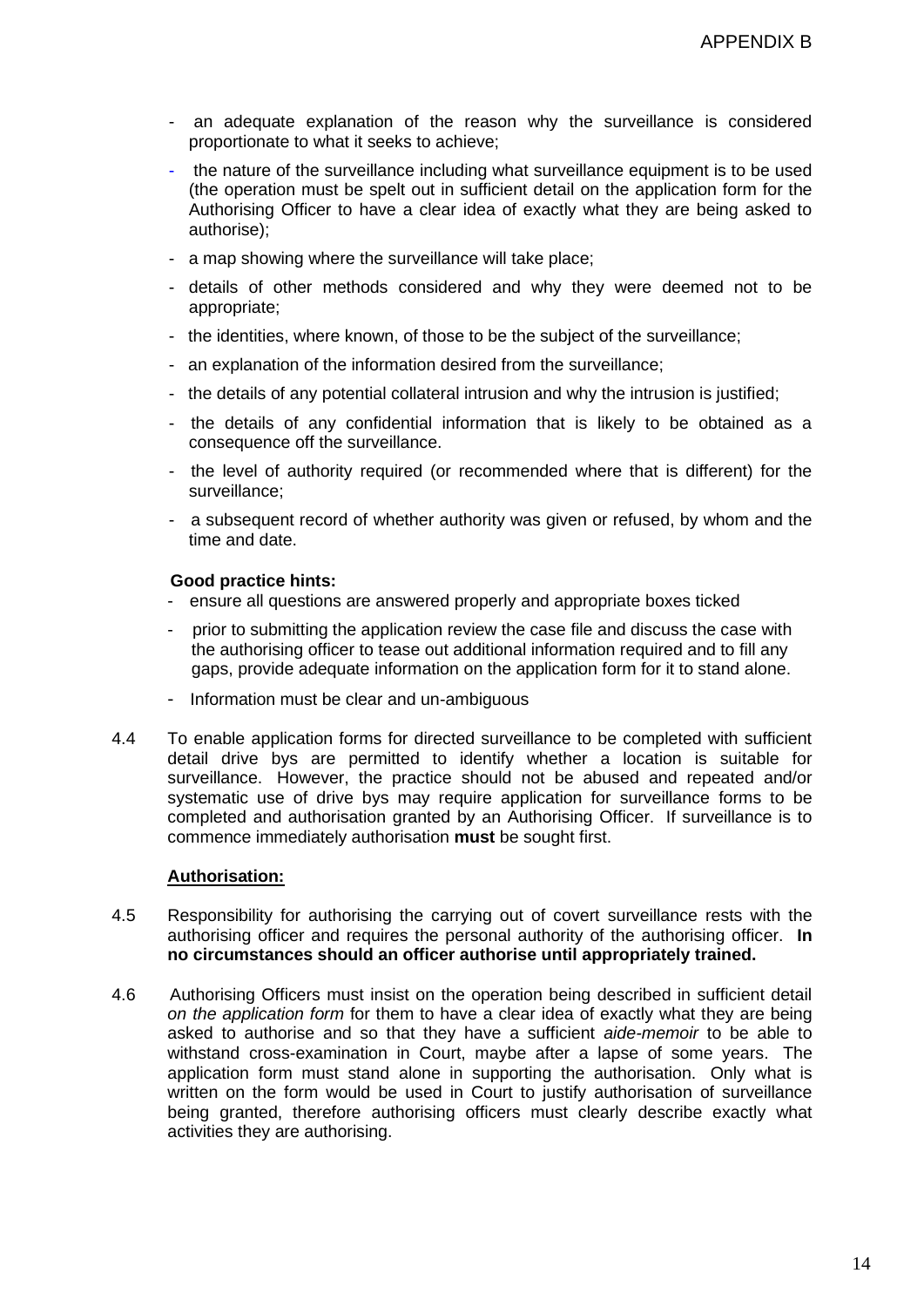- 4.7 An authorisation can only be granted by the authorising officer where he/she believe that the use of covert surveillance is **necessary** in the investigation for the purposes of preventing and detecting crime or of preventing disorder and that the surveillance is **proportionate** to what it seeks to achieve, i.e it satisfies the test set out at 2.5 above.
- 4.8 In completing their authorisation the Authorising Officer should include a statement detailing their reasons for considering that application is necessary and proportionate incorporating the 5 "W's"; these being: "who", "what", "where", "when", "why" and "how".
- 4.9 In addition, when an authorisation is sought for the use of CHIS, the authorising officer must be satisfied that:
	- (a) that there will at all times be a person holding an office, rank or position with the relevant investigating authority who will have day-to-day responsibility for dealing with the source on behalf of that authority, and for the source's security and welfare;
	- (b) that there will at all times be another person holding an office, rank or position with the relevant investigating authority who will have general oversight of the use made of the source;
	- (c) that there will at all times be a person holding an office, rank or position with the relevant investigating authority who will have responsibility for maintaining a record of the use made of the source;
	- (d) that the records relating to the source that are maintained by the relevant investigating authority will always contain particulars of all such matters (if any) as may be specified for the purposes of this paragraph in regulations made by the Secretary of State; and
	- (e) that records maintained by the relevant investigating authority that disclose the identity of the source will not be available to persons except to the extent that there is a need for access to them to be made available to those persons.
	- (f) that a risk assessment has been carried out to determine the risk to the source of any tasking and the likely consequences should the role of the source become known. The ongoing security and welfare of the source, after the cancellation of the authorisation, should have also be considered at this stage.

For further information please refer to paragraphs 1.22 to 1.29 above.

- 4.10 Authorising Officers should always complete their authorisation by hand to avoid being challenged at a later date as to the authenticity of their authorisation.
- 4.11 Where a previously unidentified subject is identified or an additional subject is subsequently identified during the course of surveillance, the surveillance may continue in order to maintain contact. Thereafter, a revised authorisation will be required to cover the additional subject etc. New individuals **must not** be added to the original authorisation retrospectively*.*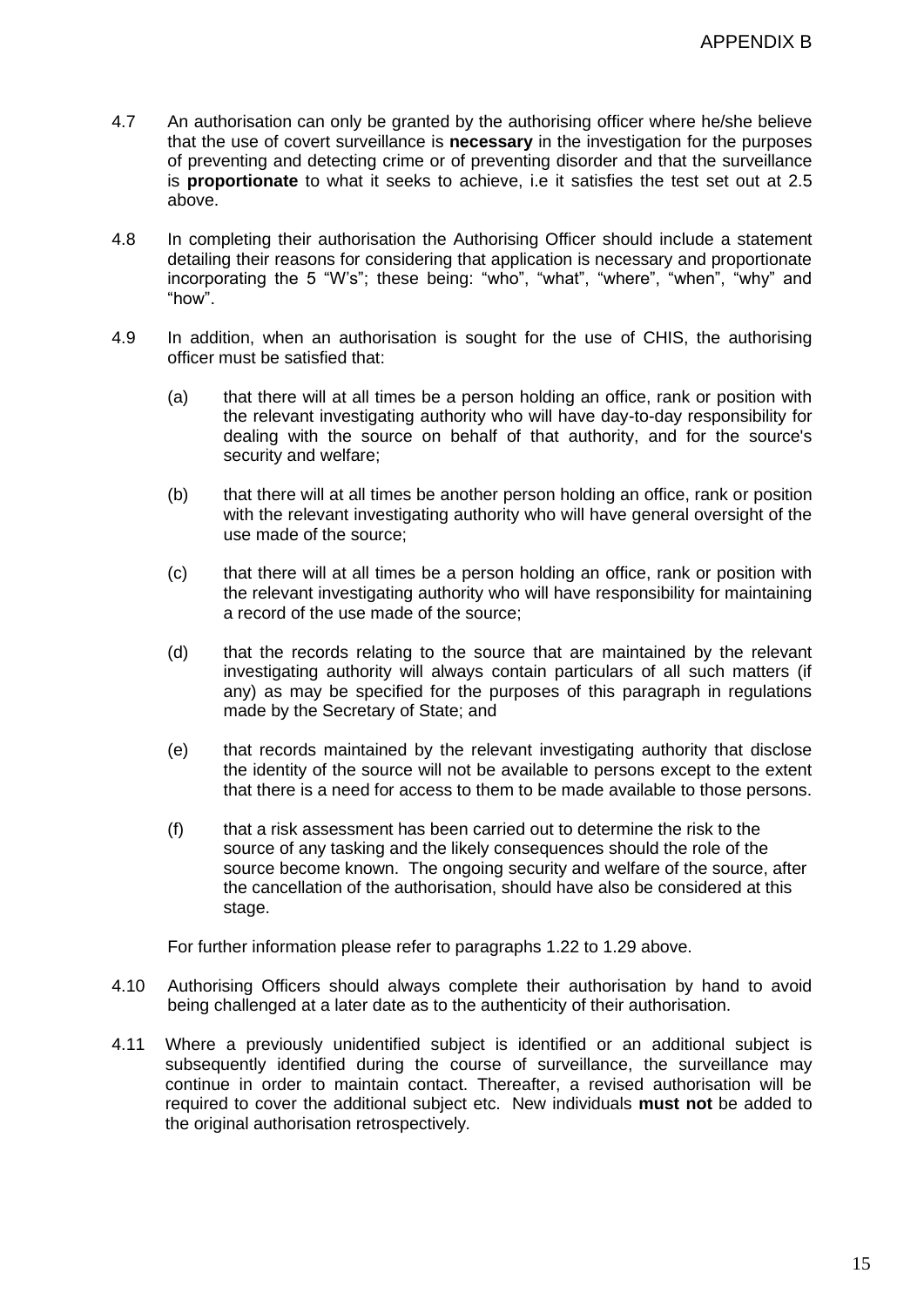# **Judicial Appoval:**

- 4.12 As soon as an authorisation has been granted through the internal procedure the following steps must be taken to obtain judicial approval:
	- 1. HMCTS administration at the magistrates' court should be contacted by calling 01622 671041 for a hearing to be arranged – such hearings will be held in private.
	- 2. A copy of the original RIPA authorisation and supporting documentation should be provided to the JP (a District Judge or lay magistrate) and **should contain all information that is relied upon**.
	- 3. Two copies of the partially completed judicial approval/order form should be provided to the JP – one for the Court to keep and one for the Council.
	- 4. Attend hearing. For details of who should attend please see the following paragraph.
- 4.13 Consideration should be given as to who is the most appropriate person to attend the hearing to request judicial approval. As it is likely that the JP will have questions for whoever attends it should be someone with a detailed knowledge of the case. The OSC Guidance suggests that the most appropriate person to attend is the authorising officer as only they can explain their reasoning on necessity, proportionality, collateral intrusion and risk. It is recognised that this is not always practicable, and in these cases it is likely that the investigating officer should attend and promptly report back any comments made by the JP to the authorising officer. *Any officer that attends on behalf of the Council must be authorised to do so by the Head of Legal under section 223 of the Local Government Act 1972. A list of those authorised will be kept with the central record of authorisations.*

*NB: All evidence of necessity and proportionality must be in the RIPA/CHIS application form as it is not sufficient to provide oral evidence at the hearing where this is not reflected of supported in the papers provided.*

- 4.14 Following consideration of the case the JP will complete the order section of the judicial application / order form recording their decision to either approve or refuse the authorisation or to refuse and quash the original authorisation.
- 4.15 Whilst Home Office Guidance urges Local Authorities to make local arrangements to deal with out of hours access to a JP for urgent cases our local HMCTS legal staff have advised that they do not envisage there to ever be a need for the authority to require urgent access, therefore all applications should be made in Court hours. The Senior Responsible Officer will continue to review the situation and if it is proven that there is a need for local arrangements for urgent cases to be made we will contact the Court again.

*NB: It should be remembered that in most emergency situations it is likely that the police would have the power to act, and in such cases they would be able to authorise the activity without prior judicial approval.*

4.16 Authorising officers should not be responsible for authorising investigations or operations in which they are directly involved, although it is recognised that this may sometimes be unavoidable, especially in the case of small organisations, or where it is necessary to act urgently.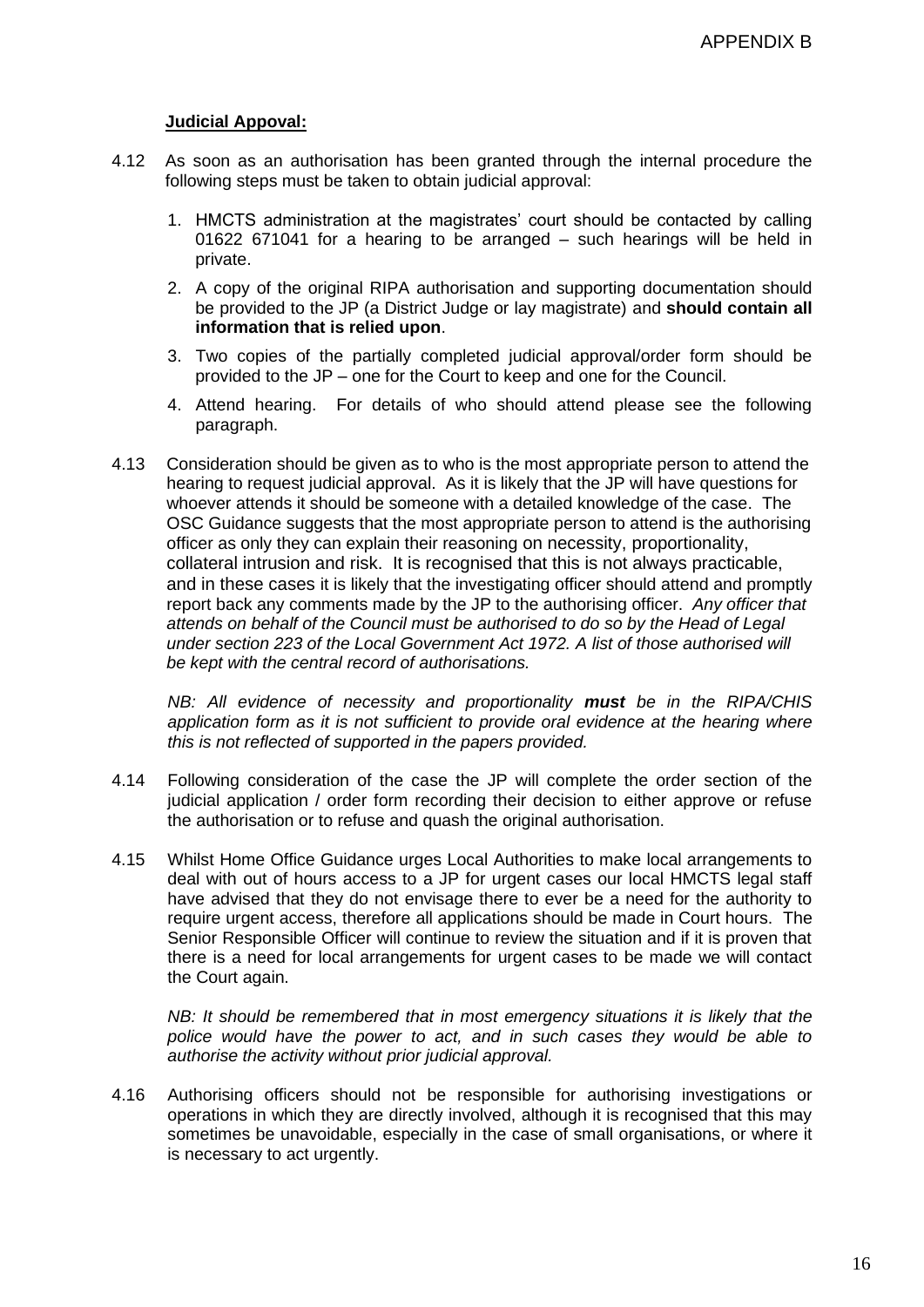Directed surveillance conducted from premises (ref: R v Kenneth Johnson)

- 4.17 In the event that covert surveillance is required to be conducted from premises the following guidelines must be followed:
	- Prior to covert surveillance being conducted from premises the line manager (or above) responsible for the investigation must visit the premises to ascertain the attitude of the occupiers to the surveillance activities and to the possible disclosure of information which might enable them to be identified.
	- Immediately before trial the Head of Services (or above) must ascertain whether the occupiers of the premises are the same as when the surveillance took place and, whether they are or not, what their feelings are as to the disclosure of information which might cause them to be identified.

# **Reviews**:

Forms:

- Review of the use of Directed Surveillance form
- Review of the use of CHIS form
- 4.18 Written authorisations granted under RIPA for a CHIS cease to have effect twelve months after the date of granting of the authorisation. All other written authorisations under RIPA cease to have effect three months after the authorisation was granted.
- 4.19 Regular reviews of authorisations should be undertaken by the officer responsible for conducting the investigation (Investigation Manager), and approved by the authorising officer, to assess the need for the surveillance to continue. *There is no requirement for the JP to consider internal reviews.* A copy of the review form should be retained by the officer responsible for conducting the investigation (Investigation Manager) and the original should be passed to the RIPA Co-ordinating Officer. Particular attention is drawn to the need to review authorisations frequently where the surveillance provides access to confidential information or involves collateral intrusion.
- 4.20 In each case the authorising officer should determine how often a review should take place. This should be as frequently as is considered necessary and practicable, *recommended at least monthly and immediately after the date the surveillance is due to end.*

# **Renewals:**

Forms:

- Renewal of Directed Surveillance form
- Renewal of CHIS form
- 4.21 If at any time before an authorisation would cease to have effect, the authorising officer considers it necessary for the authorisation to continue for the purpose for which it was given, he may renew it in writing for a further period of **three or twelve months**.
- 4.22 A renewal takes effect at the time at which, or day on which the authorisation would have ceased to have effect but for the renewal. An application for renewal should not be made until shortly before the authorisation period is drawing to an end. Any person who would be entitled to grant a new authorisation can renew an authorisation.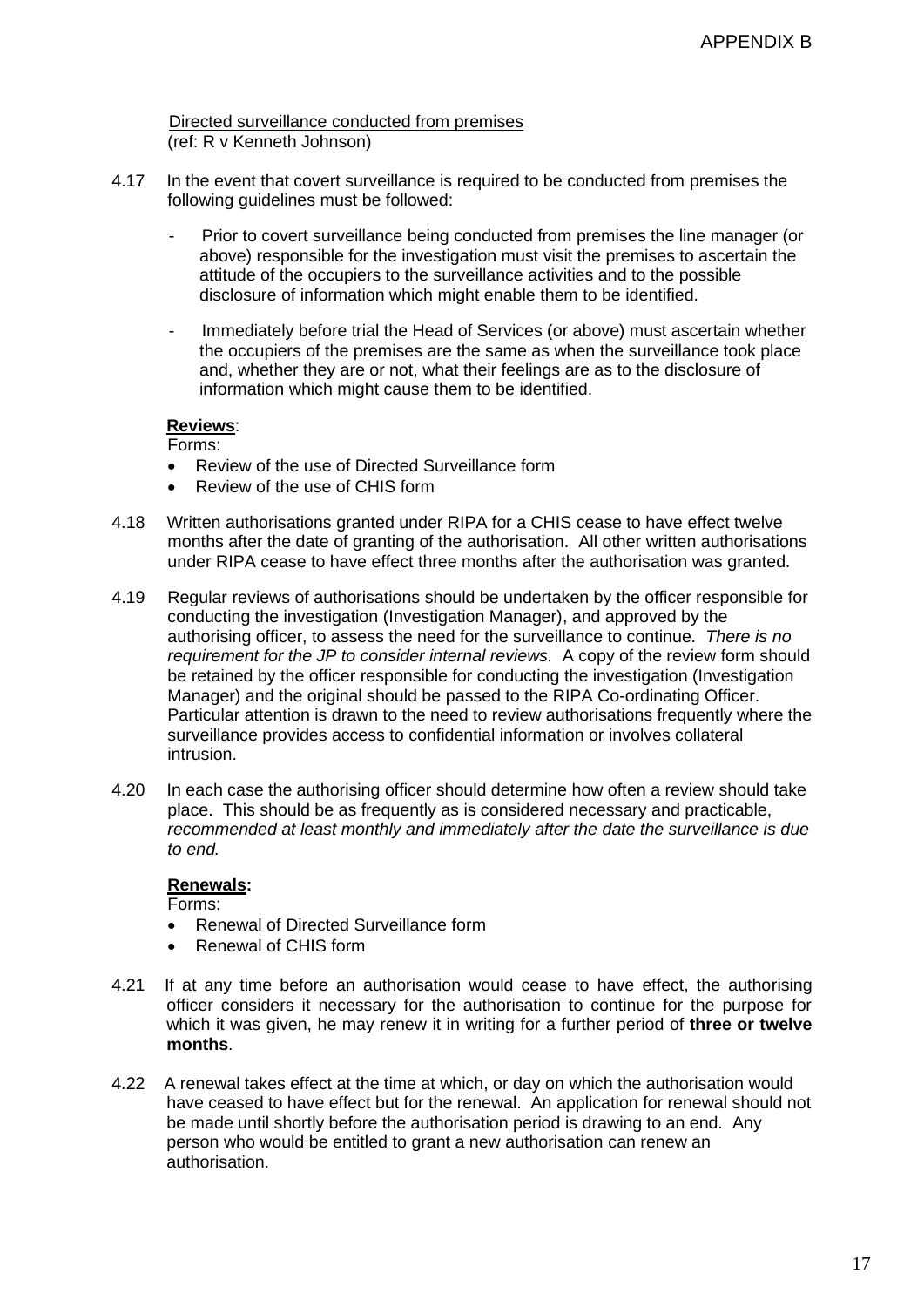- 4.23 Applications for renewal of an authorisation for covert surveillance should record:
	- whether this is the first renewal or every occasion on which the authorisation has been renewed previously;
	- any significant changes to the information at paragraph 4.3
	- the reasons why it is necessary to continue with the directed surveillance;
	- the content and value to the investigation or operation of the information so far obtained by the surveillance;
	- the result of regular reviews of the investigation or operation.
- 4.24 Authorisations may be renewed more than once, provided they continue to meet the criteria for authorisations. A copy of the renewal forms should be retained by the officer responsible for conducting the investigation (Investigation Manager) and the original should be passed to the Co-ordinating Officer for the required information to be recorded in the Central Record of Authorisations (see paragraph 2.7).

# 4.25 **Following the internal authorisation for renewal process it will again be necessary to obtain judicial approval for the authorisation to be renewed and the same process detailed in 4.12 to 4.14 above should be followed.**

*NB: Where renewals are timetabled to fall outside of court hours it is for the Local Authority to ensure that the renewal is completed ahead of the deadline.*

#### **Cancellations**:

Forms:

- Cancellation of Directed Surveillance form
- Cancellation of CHIS form
- 4.26 A written authorisation granted by an authorising officer will cease to have effect (unless renewed) at the end of a period of **three months in relation to Directed Surveillance** or **twelve months in relation to CHIS** beginning with the day on which it took effect, however the authorising officer who granted or last renewed the authorisation must promptly cancel the authorisation if he is satisfied that the covert surveillance no longer meets the criteria for authorisation, including, but not limited to, where during the investigation it becomes clear that the offence being investigated no longer meets the crime threshold.
- 4.27 As soon as the decision is taken that covert surveillance should be discontinued, the instruction must be given to those involved to stop all surveillance of the subject(s) and a record made of the date and time when the instruction was given. A Cancellation of the use of directed surveillance form must be completed by the officer responsible for conducting the investigation (Investigation Manager) and signed by the Authorising Officer. *There is no requirement for the JP to consider cancellations.*
- 4.28 Cancellation forms should be retained by the Investigating Manager and the original should be passed to the RIPA Co-ordinating Officer for the required information to be recorded in the Central Record of Authorisations (see paragraph 2.7).

**To ensure prompt cancellation Investigation Managers should advise the authorising officer as soon as surveillance activity has ceased.**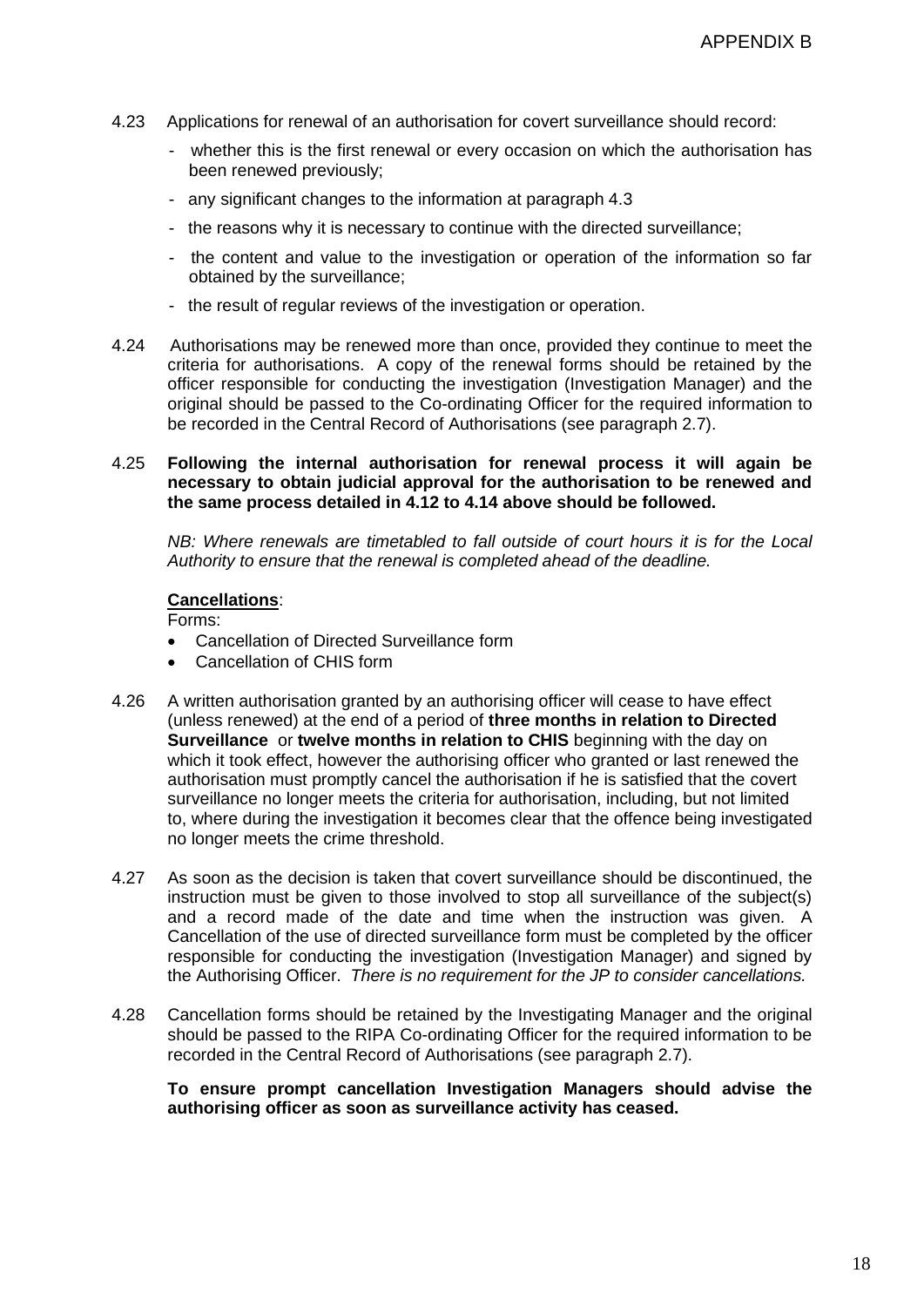# **5. AUTHORISATION PROCEDURES FOR COMMUNICATIONS DATA**

- 5.1 Only officers authorised by the Council's Designated Person can submit applications via the NAFN secure website facility. Authorised officers are assigned a website username and password to access the NAFN SPoC application system.
- 5.2 Applications should detail the necessity,purpose and proportionality of each request for information, in addition to consideration of collateral intrusion arising from the request for information. The level of detail should be as required for covert surveillance and CHIS applications – See 4.3.
- 5.3 Applications which do not provide adequate detail will be returned to applying officers for reworking prior to submission to the Council's Designated Person for consideration and approval. Applications will only be approved where the DP considers the application to be necessary and proportionate to the investigation.
- 5.4 As soon as an authorisation has been granted through the internal procedure it will be for the Council to obtain judicial approval following the procedure detailed above at paragraphs 4.12 to 4.14. The JP will complete the order section of the judicial application / order form reflecting their decision after which the Council will then be required to upload a copy of this order to the NAFN SPoC system.

# **6. Authorisation Control Matrix/ Aide-memoire:**

6.1 To assist officers responsible for conducting investigations (Investigation Managers) to maintain appropriate records and comply fully with the Regulations a suitable Authorisation Control Matrix has been included at Appendix C. Dates of Reviews and when Authorisations cease should also be diarised as a further aid-memoire so that Reviews, Renewals and Cancellations are properly completed in a timely manner.

# **7. Complaints Relating to the use of RIPA**

7.1 The Investigatory Powers Tribunal is a court which investigates and determines complaints which allege that public authorities or law enforcement agencies have unlawfully used covert techniques and infringed an individuals right to privacy, as well as claims against the security and intelligence agencies for conduct which breaches a wider range of our human rights. Where a members of the public wishes to complain about the Council's use of, or conduct of these powers they should be directed towards the Tibunal's website at [http://www.ipt-uk.com/.](http://www.ipt-uk.com/)

# **8. Non-RIPA Survellance**

Where the crime threshold for surveillance cannot be met, surveillance can still be considered as a last resort if it is deemed to be both necessary and proportionate. In such cases the same internal procedure used for the authorisation, renewal, review and cancellation of a RIPA application set out on pages **15 to 19** are to be followed, however the relevant non-RIPA form is to be used with all documentation being held centrally by the RIPA Co-ordinating Officer. For non RIPA applications there is no requirement to obtain Judicial Approval.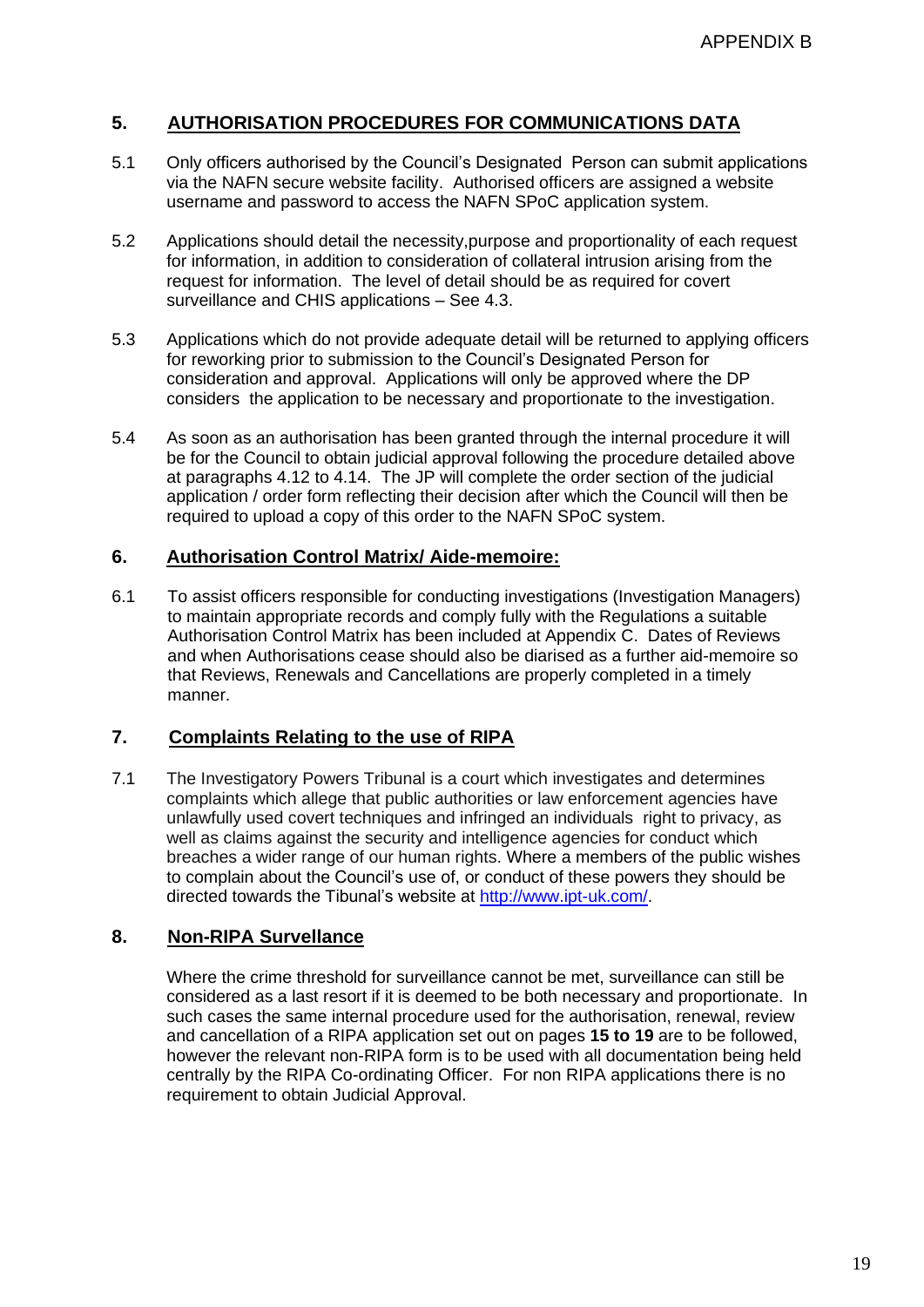Appendix A

# **Relevant Legislation and Guidance**

# The Data Protection Act 2018

The Act provides six principles to be observed to ensure that the requirements are complied with. They provide that personal data (which includes personal data obtained from **covert surveillance techniques)** must:

- 1 be used fairly, lawfully and transparently;<br>2 be used for specified, explicit purposes:
- be used for specified, explicit purposes;
- 3 be used in a way that is adequate, relevant and limited to only what is necessary;
- 4 be accurate and, where necessary, kept up to date;
- 5 be kept for no longer than is necessary; and
- 6 be handled in a way that ensures appropriate security, including protection against unlawful or unauthorised processing, access, loss, destruction or damage.

## The Human Rights Act 1998

**Article 8**, of the European Convention on Human Rights is relevant in the context of **covert surveillance** in that it states:

- everyone has the right to respect for his private and family life, home and correspondence;
- there is to be no interference with the exercise of these rights by the local authority, except where such interference is in accordance with the law and is necessary in a democratic society in the interest of national security, public safety or the economic well being of the country, for the prevention of disorder or crime, for the protection of health or morals, or for the protection of the rights and freedoms of others

**Article 6**, of the Convention is also relevant in the context of **covert surveillance** in that everyone has the right to a fair trial, including internal procedures or hearings, and fairness extends to the way in which evidence is obtained.

The Regulation of Investigatory Powers Act 2000

- The Act strikes a balance between community responsibilities, including effective law enforcement and individual rights and freedoms. The principles of RIPA are as follows:
- Surveillance is an intrusion into the privacy of the citizen. It should not be undertaken unless it is necessary, proportionate to the alleged offence and properly authorised. Where there is an alternative legal means of obtaining information that is less intrusive on the rights of the citizen, the alternative course rather than surveillance should be taken.
- Surveillance will be conducted within the constraints of the Council. It will cease when evidence sought has been obtained or when it becomes clear that the evidence is not going to be obtained by further surveillance. At that point authorisation must be cancelled.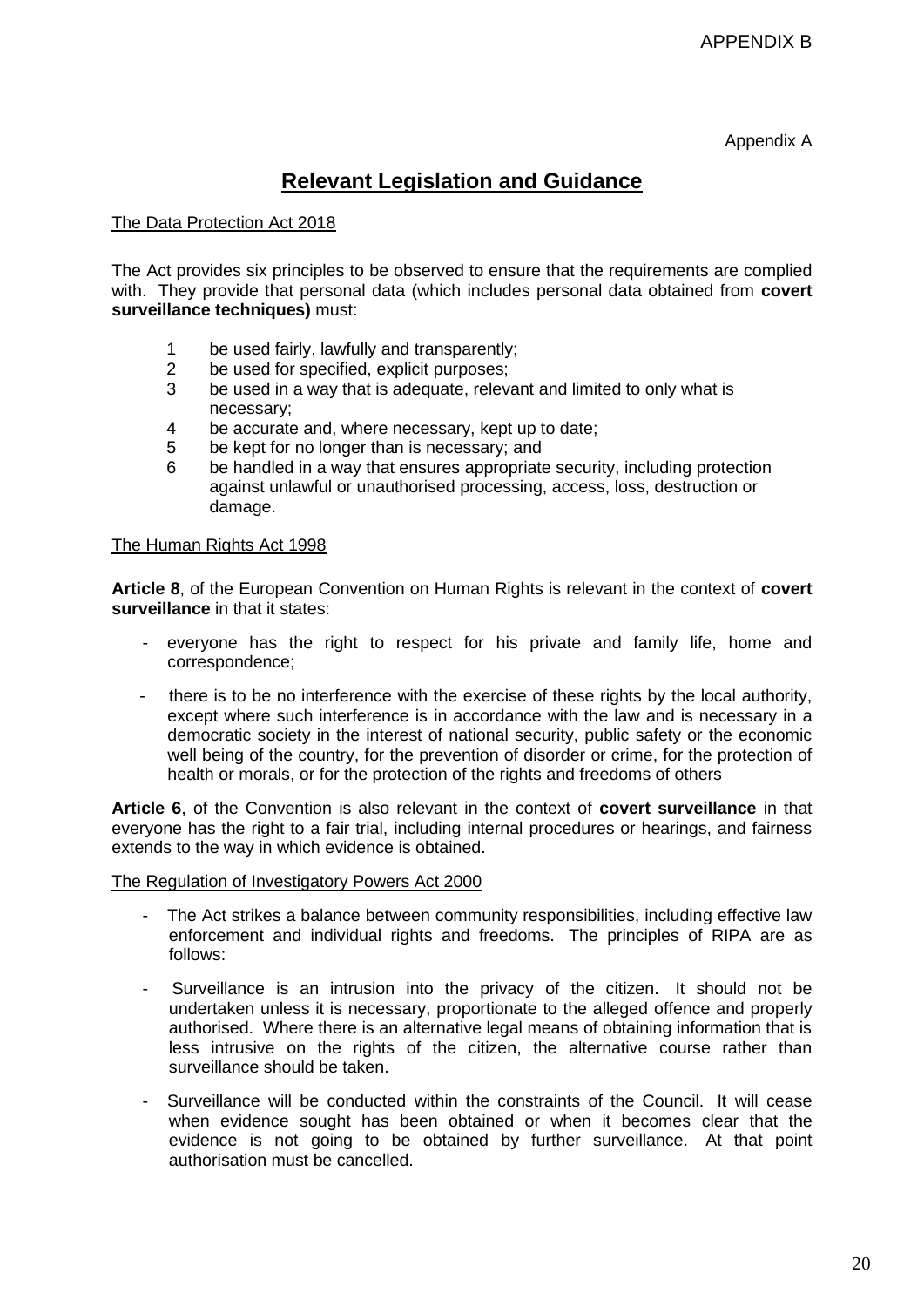- In every instance where surveillance is authorised the officer who conducts surveillance will consider and make plans to reduce the level of collateral intrusion into the privacy of third parties.
- All outstanding surveillance authorisations will be reviewed at regular intervals and cancelled where there is no further need for surveillance.
- All officers involved in applying for, authorising or undertaking surveillance will understand the legal requirements set out in RIPA and the Code of Practice. They will personally take responsibility of their involvement.
- All authorisations, notebooks, surveillance logs and other ancillary documentation that relates to surveillance will be maintained to the required standard for three years. All documentation will be volunteered for any management or regulatory inspection on demand.
- Any failure of any part of the process will be brought to the attention of the manager responsible for the investigation.
- Wilful disregard of any part of the Surveillance Code of Practice or of internal procedures will be dealt with in line with Council policy.

# Protection of Freedoms Act 2012

The Act amended the Regulaton of Investigatory Powers Act 2000 (RIPA) to make local authority authorisation subject to judicial approval. It also limited a Local Authorities use of RIPA so that authorisations could only be obtained for directed surveillance to prevent or detect criminal offences that are either punishable, whether on summary conviction or indictment, by a minimum term of at least six months imprisonment or are related to the underage sale of alcohol and tobacco.

## Investigatory Powers Act 2016

The Act will provide a new framework to govern the use and oversight of investigatory powers by law enforcement and the security and intelligence agencies. The aim of the Act is to bring together all of the powers already available to law enforcement and the security and intelligence agencies to obtain communications and data about communications and will make these powers and the safeguards that apply to them clear and understandable. In addition it creates a powerful new Investigatory Powers Commissioner to oversee how these powers are used and ensures powers are fit for the digital age.

## Criminal Procedures & Investigation Act 1996 (CPIA)

The Act sets out legal obligations concerning criminal investigations. The principles of the Act are as follows:-

- **Record** Information must be recorded in a durable and retrievable form. It must be full & factual. File notes must be contemporaneous, dated & preferably timed. There should be no personal comments, biased opinions, and prejudiced observations.
- **Retain** All material obtained in the course of an investigation must be retained in the investigation file. The origin, date & if appropriate the time it was obtained must be recorded. The reasons for action must be recorded, including any request for authorised surveillance, and details of the risk assessment.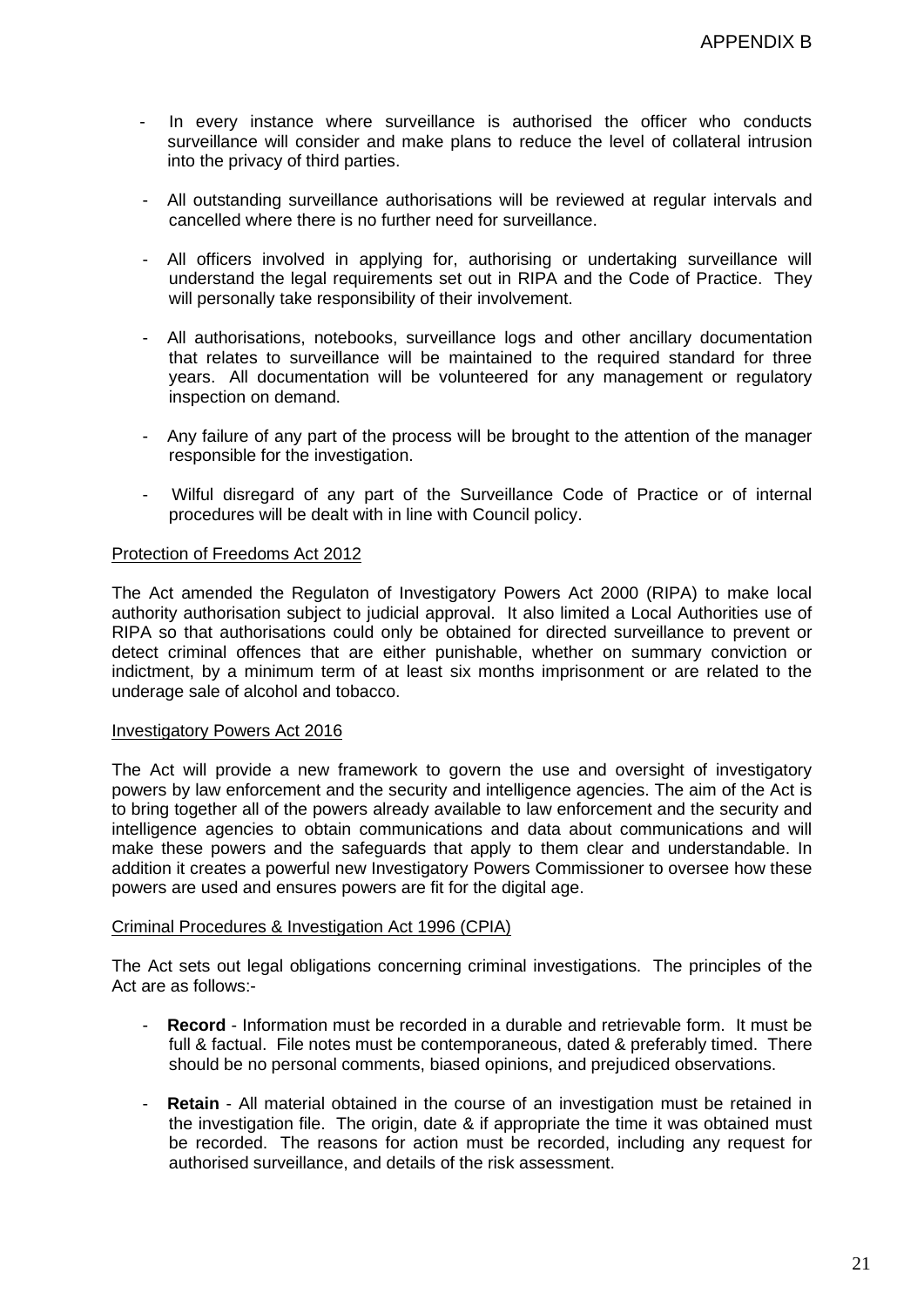- **Reveal** 3 clearly identifiable roles on all investigation files:-
	- Investigator
	- Officer in Charge of the Investigation
	- Disclosure Officer
	- Unused material is listed on two schedules:
		- Non-sensitive
		- Sensitive.

Guidance Notes and Codes of Practice:

- Covert Surveillance and Property Interference Code of Practice Home Office [https://www.gov.uk/government/uploads/system/uploads/attachment\\_data/file/384975/Cov](https://www.gov.uk/government/uploads/system/uploads/attachment_data/file/384975/Covert_Surveillance_Property_Interrefernce_web__2_.pdf) [ert\\_Surveillance\\_Property\\_Interrefernce\\_web\\_\\_2\\_.pdf](https://www.gov.uk/government/uploads/system/uploads/attachment_data/file/384975/Covert_Surveillance_Property_Interrefernce_web__2_.pdf)
- Covert Human Intelligent Source Code of Practice Home Office [https://www.gov.uk/government/uploads/system/uploads/attachment\\_data/file/384976/Cov](https://www.gov.uk/government/uploads/system/uploads/attachment_data/file/384976/Covert_Human_Intelligence_web.pdf) [ert\\_Human\\_Intelligence\\_web.pdf](https://www.gov.uk/government/uploads/system/uploads/attachment_data/file/384976/Covert_Human_Intelligence_web.pdf)
- Acquisition and Disclosure of Communications Data Code of Practice Home Office [https://www.gov.uk/government/uploads/system/uploads/attachment\\_data/file/426248/Acq](https://www.gov.uk/government/uploads/system/uploads/attachment_data/file/426248/Acquisition_and_Disclosure_of_Communications_Data_Code_of_Practice_March_2015.pdf) uisition and Disclosure of Communications Data Code of Practice March 2015.pdf
- Guidance to local authorities in England and Wales on the judicial approval process for RIPA and the crime threshold for directed surveillance – Home Office, October 2012 [https://www.gov.uk/government/uploads/system/uploads/attachment\\_data/file/118173/local](https://www.gov.uk/government/uploads/system/uploads/attachment_data/file/118173/local-authority-england-wales.pdf) [-authority-england-wales.pdf](https://www.gov.uk/government/uploads/system/uploads/attachment_data/file/118173/local-authority-england-wales.pdf)

Information can also be obtained from the website of the Investigatory Powers Commissioner's Office at<https://www.ipco.org.uk/> who has obsorbed the powers of the Office of Surveillance Commissioners and the Interception of Communications Commissioners Office.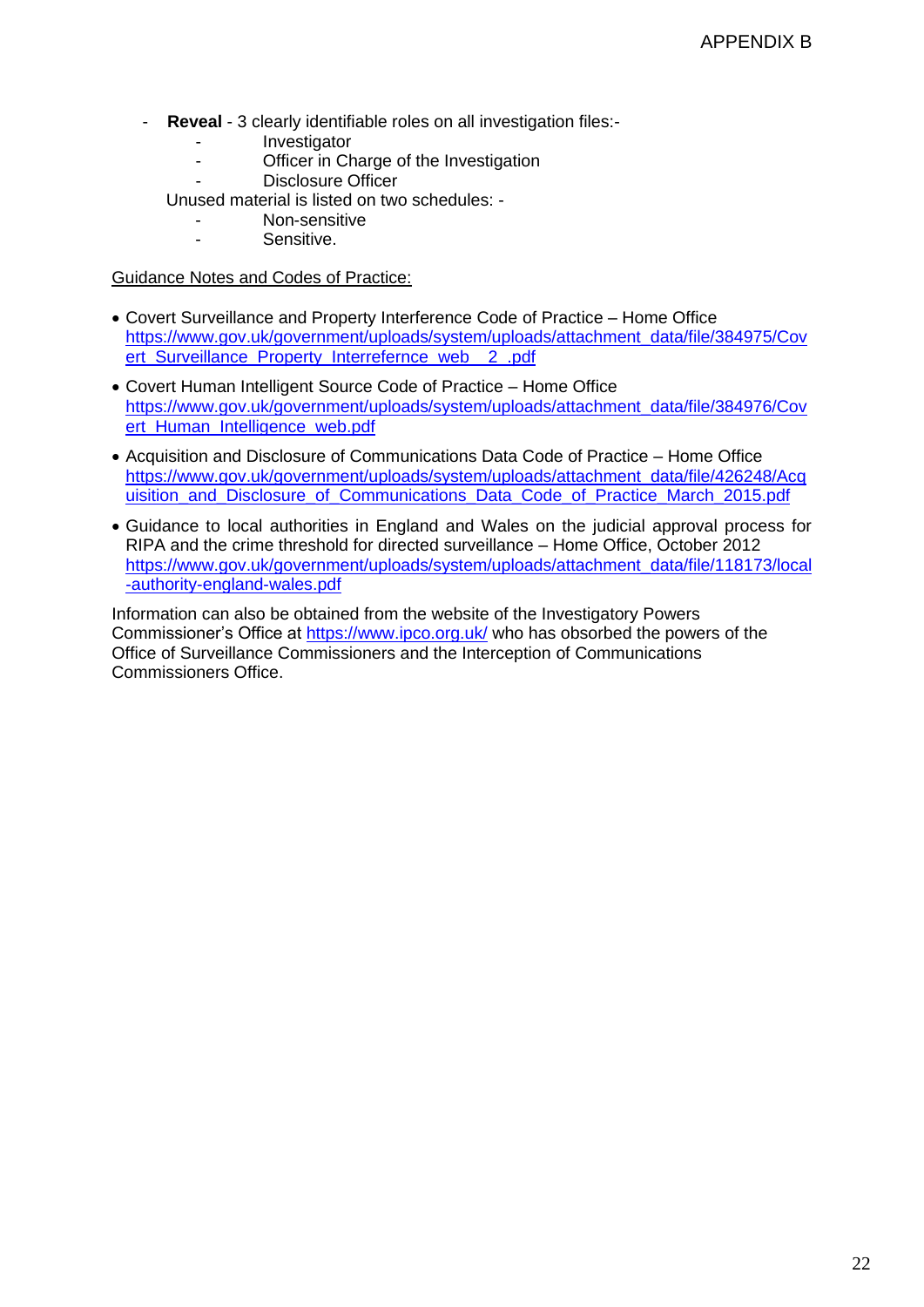# LOCAL AUTHORITY PROCEDURE: APPLICATION TO A JUSTICE OF THE PEACE SEEKING AN ORDER TO APPROVE THE GRANT OF A RIPA AUTHORISATION OR NOTICE



Obtain signed order and retain original RIPA authorisation/notice. For CD authorisations or notices, local authority investigator to provide additional copy of judicial order to the SPoC. If out of hours, a copy of the signed order to be provided to the court the next working day.